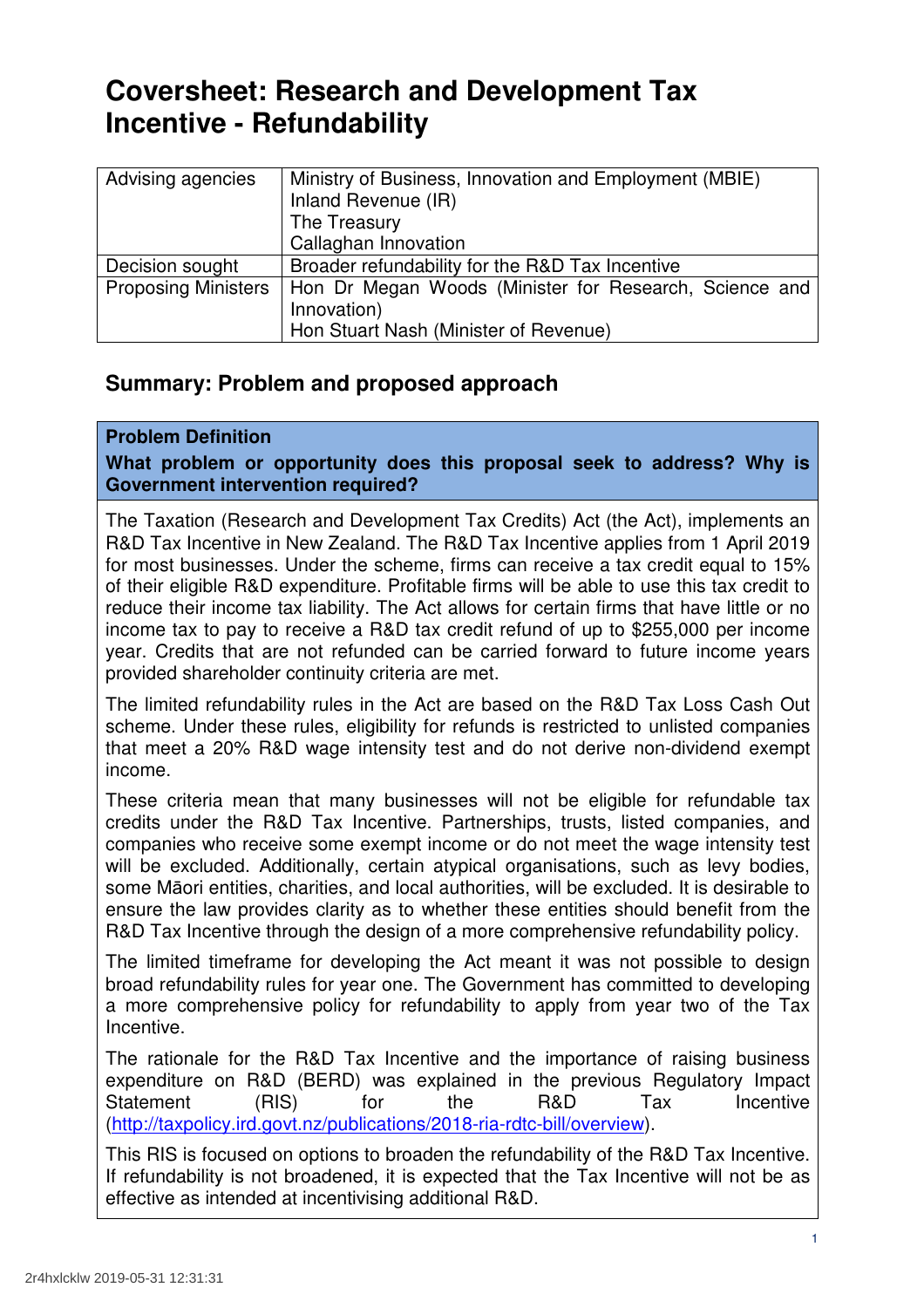# **Proposed Approach**

# **How will Government intervention work to bring about the desired change? How is this the best option?**

# Broadening eligibility for refundability

 The proposed approach is to change the existing limited refundability rules so that R&D tax credit refunds are available to more businesses.

 It is proposed that all businesses would be eligible for refundability, irrespective of their legal form or whether they are listed. The 20% wage intensity test would also be removed.

 We expect that making the tax credit available to more R&D-performing firms (and higher incentives for firms to engage in R&D) will increase the amount of R&D undertaken, which will in turn result in an increase in knowledge creation, employment, and labour productivity growth. Knowledge created by R&D flows between firms because of worker mobility, product imitation and reverse engineering.

 This means firms do not capture the full benefits of their R&D and so they underinvest relative to the socially optimal level. This is why most governments have a policy that will stimulate firms to undertake more R&D.

 Providing refundable tax credits will enhance the effectiveness of the R&D Tax Incentive at stimulating growth in BERD, because it provides cash closer to the point when firms, particularly R&D intensive firms in the early stages of their development, are undertaking their R&D.

 This means the tax credit is more likely to incentivise the performance of additional R&D by businesses, which is the goal of the policy.

 Broadening the refundability available from that provided for year one of the R&D Tax Incentive has always been the intent, and will broaden the reach and effect of the R&D Tax Incentive.

# Ensuring integrity and managing fraud risk

 In addition to extending refundability to all businesses, it is proposed to remove the existing \$255,000 cap on refundability. Instead, it is proposed to limit the amount of credits refundable to businesses through a cap based on the amount of payroll taxes paid by each business. This payroll cap would include PAYE, fringe benefit tax (FBT), employer superannuation contribution tax (ESCT) and withholding tax on schedular payments (WT) paid by a business.

 A payroll cap will help ensure the integrity of the scheme is maintained. It is necessary to reduce the risk of fraudulent claims for R&D tax credit refunds which have been problematic (along with an associated fiscal risk) in other jurisdictions with refundable R&D tax credits.

 The payroll cap would not apply to limit refundability of R&D tax credits resulting from payments to Approved Research Providers because it will be easy to verify that these payments have been incurred by a business.

 The payroll cap would not apply to limit the R&D tax credits refunded to levy bodies. Levy bodies are empowered to collect levies by statute, definitely have an economic presence in New Zealand, and consequently pose a reduced risk that refunded R&D tax credits will be unrecoverable.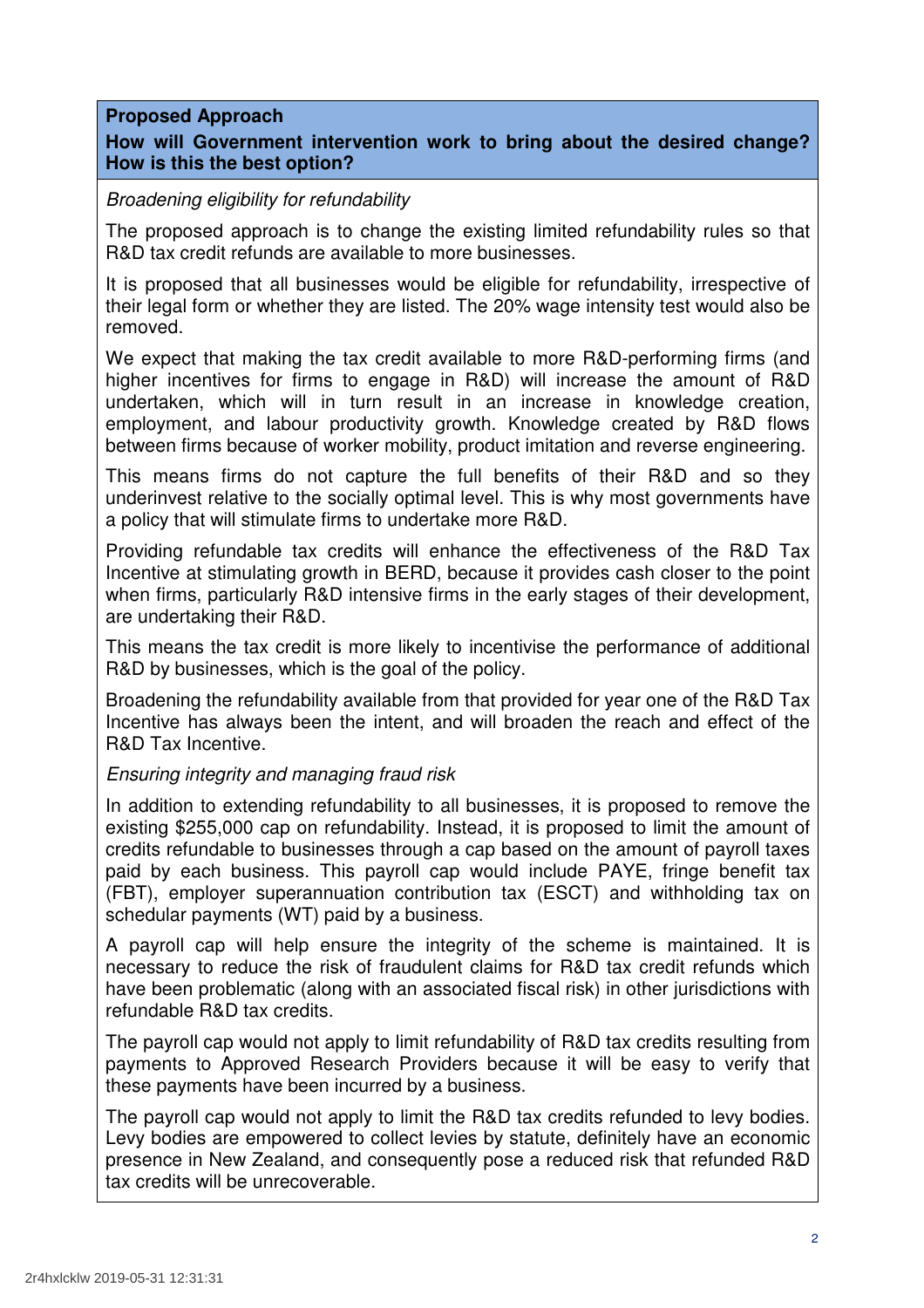Exempt income recipients

 Recipients of exempt income are currently ineligible for limited refundability, unless the only exempt income they receive is from dividends.

 Without refundability, entities that only derive exempt income, such as charities, are unable to receive any cash benefit from the R&D Tax Incentive. This is because they do not have any income tax to pay. As these entities are outside the tax system, it is proposed that they should not benefit further from incentives provided from within the tax system and that they should be ineligible for the R&D Tax Incentive.

 It is proposed that an exception apply for levy bodies, however, which do not receive the same tax concessions as charities (such as donee tax credit status, GST and FBT concessions). The R&D performed by and funded through levy bodies is fundamentally business R&D. Accordingly, it is proposed that levy bodies are eligible for the R&D Tax Incentive (including refundability), even if they receive exempt income.

 Further details and the implications of this proposal for particular atypical organisations (including charities, Māori businesses, and local authorities) are discussed further at 3.2.

# **Section B: Summary impacts - benefits and costs**

 **Who are the main expected beneficiaries and what is the nature of the expected benefit?** 

 Businesses in tax loss, or with insufficient income tax liability to fully utilise non- refundable tax credits, will be the main beneficiaries from broader refundability. Refundability can be particularly beneficial for young, innovative firms, at the stage of investing in developing and launching their products (Appelt et al., 2016).

 The population of firms performing R&D and in a tax loss position is estimated at 750-1200. These are the expected beneficiaries. Under current rules only 350-650 firms are expected to qualify for refundability, and of those 65-130 are expected to hit the cap on refundability.

 Partnerships, trusts, listed companies, companies who receive some exempt income or do not meet the wage intensity test, and atypical organisations such as levy bodies and some Māori business entities will also benefit from the R&D Tax Incentive through the design of a more comprehensive refundability policy.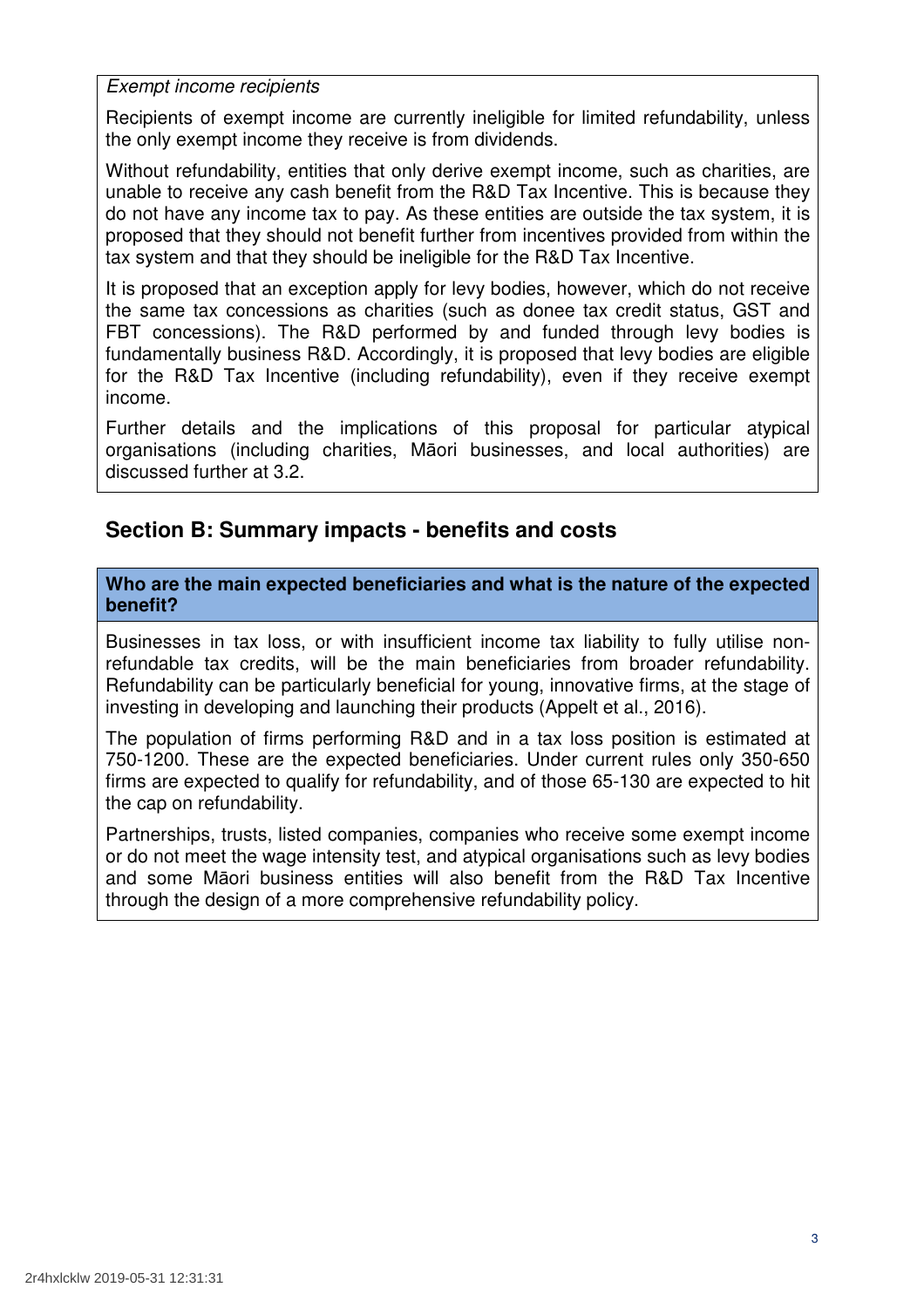### **Where do the costs fall?**

# Fiscal costs

 The budget for the Tax Incentive provides for the fiscal cost of full refundability. In Budget 2018 the Government appropriated \$1,020 million over the first four fiscal years for the R&D Tax Incentive. On 10 September 2018, Cabinet agreed to reprioritise the remaining funding (\$528 million) already allocated for Growth Grants over the same period [CAB-18-MIN-0434 refers].

 We anticipate that allowing broad refundability will increase the take-up of the Tax Incentive compared to limited refundability. This in turn will increase the R&D expenditure performed by firms, and the amount claimed under the Tax Incentive. These fiscal costs will be borne directly by Government and indirectly by the taxpayer.

 Additional fiscal cost due to broader refundability, compared with the limited refundability available in year one of the R&D Tax incentive, could be for the below reasons:

- Increased R&D activity from existing R&D performers
- Firms new to R&D enter the scheme

 We have estimated the fiscal costs of the R&D Tax Incentive with full refundability to be approximately \$1,345 million over the first four fiscal years for the R&D Tax Incentive (from when it comes into effect on 1 April 2019 through until 30 June 2022). The model used to prepare these estimates assumed that firms claim the full amount of the eligible R&D expenditure to which they are entitled in the year in which it is incurred. More specifically, it assumes that firms in loss claim the full amount of the Tax Incentive, even without full refundability.

 Anecdotal evidence from overseas jurisdictions shows that those that have allowed more generous refundability have experienced much greater rise in the costs of their R&D tax incentives. In Australia, R&D in the part of the scheme that was refundable (which applied to small-and-medium enterprises) grew at approximately 15 percent per annum whereas R&D in the non-refundable part experienced no growth.

 We cannot extrapolate exactly from the Australian experience to New Zealand because in New Zealand broad refundability will be available to all businesses, regardless of size (subject to exclusions discussed above). Moreover, without further analysis, it is not possible to conclude that the presence of refundability drove all the higher growth in Australia; a number of other factors are likely to have also contributed. Nevertheless, if New Zealand were to experience R&D growth equivalent to the refundable part of the Australian scheme, we have estimated that it might add approximately \$40 million (over the period of the appropriation) to our estimates of the fiscal costs of the R&D Tax Incentive.

# Administration costs

 The increased attractiveness of the regime will increase legitimate claims but may also increase fraudulent claims. The increased risk of fraudulent claims may mean more administrative costs to ensure the legitimacy of claims. However, as the R&D Tax Incentive scheme has already been designed with relatively thorough checks on the R&D activities that are the subject of the claims, it is expected that any increase in administrative costs resulting from broader refundability will be negligible.

# Compliance costs

Compared with the limited refundability rules in year one, compliance costs to firms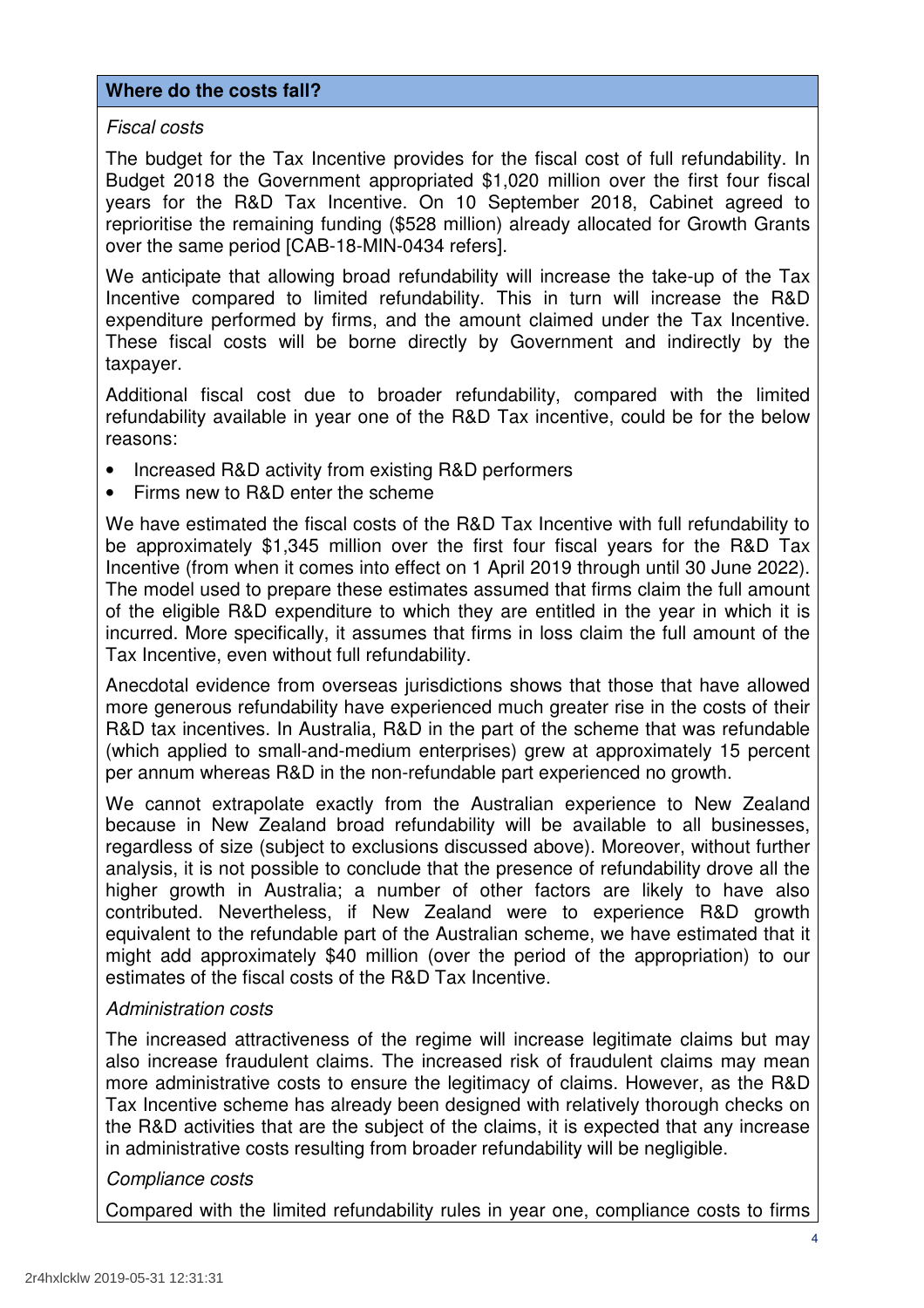under broader refundability should either decrease or stay the same. The year one refundability rules use the existing corporate eligibility and wage intensity criteria from the R&D tax loss cash-out rules, which are relatively complex. The proposed eligibility rules from year two are simpler, so compliance costs could decrease under the proposals. In addition, more firms will have their credits fully refunded rather than carrying them forward. This reduces the complexity of tracking historic credits and testing for continuity breaches.

# **What are the likely risks and unintended impacts, how significant are they and how will they be minimised or mitigated?**

# **Risks**

 There are three main risks associated with broader refundability which must be considered as part of the design. These are fiscal risk, fraud risk, and integrity risk.

# Fiscal risk

 Overseas experience indicates that R&D and hence fiscal cost growth is faster for the refundable parts of R&D tax credit schemes. This is not a risk in and of itself, because an increase in expenditure because of increased R&D would go towards achieving the objective of the incentive. A 'payroll' cap is proposed to help mitigate fiscal risk associated with illegitimate R&D tax credit claims. If the Government decided to constrain expenditure on the incentive in future, the tax credit rate of 15% could be adjusted downwards.

# Fraud risk

 This is the risk of a person deliberately attempting to extract money from the tax system dishonestly. Broader refundability provides additional incentives to perpetrate fraud and allows additional opportunities to perpetrate fraud. It is more difficult to recover money paid out in cash via a refund than to cancel a tax credit.

 To minimise the risk of fraudulent claims, the proposed 'payroll' cap ensures the existence of a business and its economic presence are verified before a R&D tax credit refund is paid to the business.

The risk of fraudulent claims will also be mitigated through the following steps:

- obtain approval of their R&D activities before they file a claim for their R&D tax credits. • An in-year approval process (included in the Act), which requires claimants to
- A \$50,000 minimum threshold of eligible expenditure<sup>1</sup> (included in the Act). Experience in other countries, such as the United Kingdom, indicates that without a minimum threshold there can be a flood of smaller, lower-quality tax credit claims.

# Integrity risk

 This is the risk that compliance with the R&D Tax Incentive scheme may deteriorate if it is perceived to be abused by some claimants. This risk can be mitigated by ensuring the Tax Incentive is seen to be robust. In-year approval (included in the Act) and the proposed 'payroll' cap should help mitigate this integrity risk.

# **Learning from overseas experience**

Most overseas R&D tax credit schemes with refundability have some constraints,

<sup>&</sup>lt;sup>1</sup> There is an exception for R&D activities carried out by an Approved Research Provider.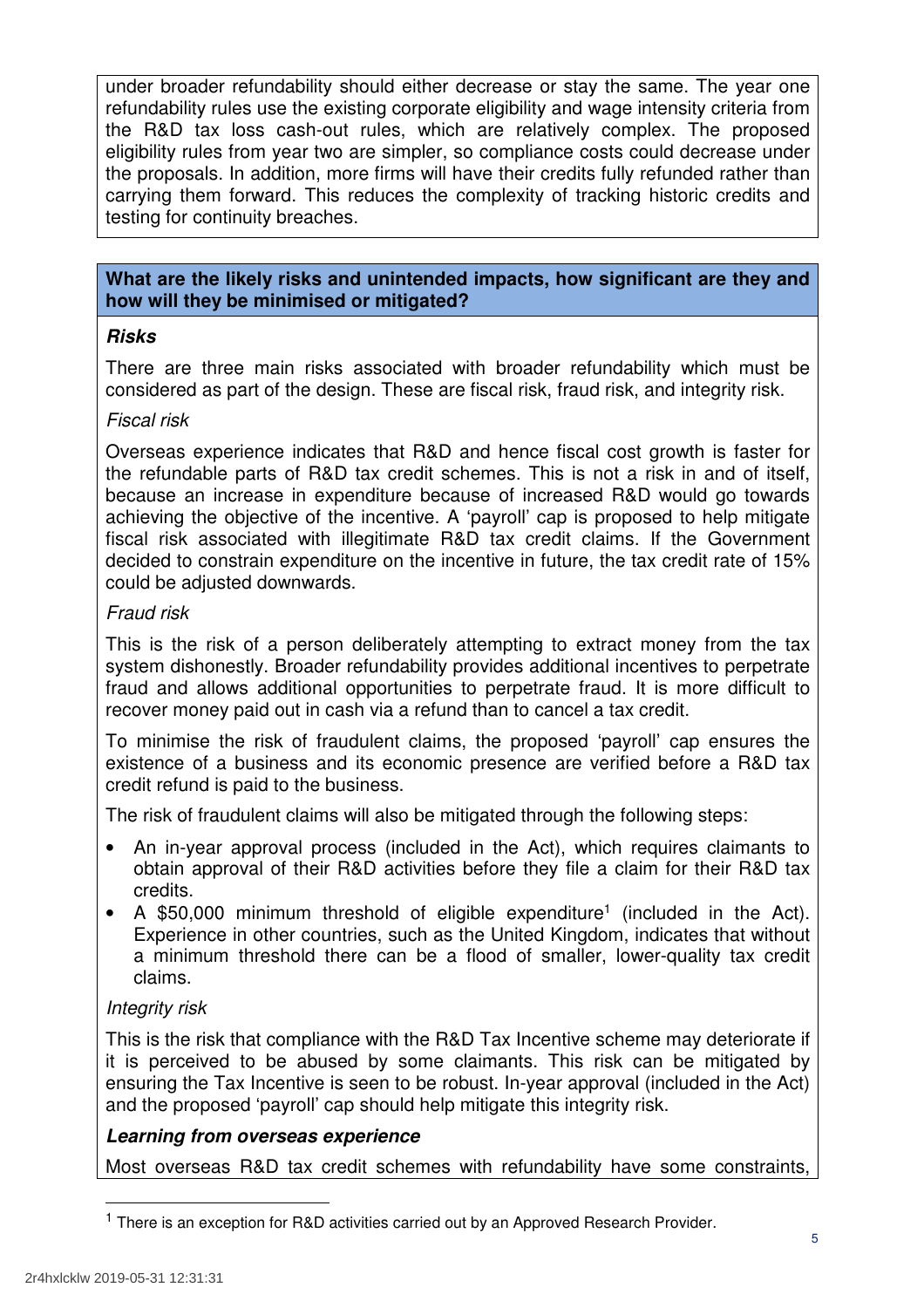such as capping the amount of refundable tax credit to the amount of other taxes paid by a business (such as PAYE paid on behalf of employees). Appendix 1 summarises the policies applied in other OECD countries that provide refunds and describes the strengths and drawbacks of each policy.

 There is no uniformity as to how constraints are applied, but some broad observations are:

- refundability would be an outlier amongst OECD countries. • Some constraint on refundability is the norm. A system with no restrictions on
- underlying tax incentive scheme. The different ways in which refundability is limited often reflect differences in the
- Some countries limit refundability to SMEs and start-ups.
- It is relatively common to limit refunds by reference to other taxes paid by the firm.

 A common approach in other jurisdictions is to limit refunds to the amount paid in other taxes such as PAYE. $^2$  This ensures a firm has a tangible economic presence in the country where the claim is being made, the amount refunded is commensurate to activity in the jurisdiction and it reduces the risk that the claim is made by a non- existent entity. Considering the risks associated with refundability and learnings from overseas, we propose broadening the refundability available in year one but having some constraints to mitigate risk.

# **Constraints to mitigate the risks associated with broader refundability**

 The proposal to broaden eligibility for refundability includes a 'payroll' cap on refunds to mitigate the fraud, fiscal, and integrity risks associated with paying out cash.

 It is proposed that all firms are entitled to a full refund of their R&D tax credits, to the extent their R&D tax credits are equal to or less than the amount of 'payroll' taxes paid by a firm in the relevant income year (proposed payroll cap).<sup>3</sup>

 The proposed payroll cap would not apply to limit tax credits resulting from payments to Approved Research Providers.

The proposed payroll cap would not apply to R&D tax credits refunded to levy bodies.

 The proposed payroll cap is designed to prevent refundable tax credits being paid out to firms who are fraudulently claiming the tax credit. Limiting R&D tax credit payments to the amount of PAYE paid by a firm, as is done in many overseas jurisdictions, is a simple and unobtrusive measure but overlooks that some firms may legitimately pay little  $PAYE.^4$  Consequently, it is proposed that additional payroll taxes paid be included to reduce the impact of this constraint.

 Payments to Approved Research Providers will not be capped as it will be easy to verify that these payments have actually been incurred by a firm. That is, R&D credits generated from eligible expenditure on Approved Research Providers will be refundable, even if a business has not paid any payroll taxes.

Levy bodies may have low 'payroll' taxes where R&D is largely contracted out, but

 $2$  For most firms, the amount of PAYE they pay on behalf of employees will exceed 15% of the amount of R&D they undertake because all employees in the firm will contribute to the PAYE total whereas R&D is usually only one part of the firm's activities. There will, however, be some firms that (quite legitimately) do not pay PAYE.

 $3$  Payroll taxes would include PAYE, FBT, employer superannuation contribution tax (ESCT) and withholding tax on schedular payments (WT).

 $<sup>4</sup>$  For instance, many start-up firms will limit their financial risk by employing staff on contract rather than</sup> recruiting them as permanent members of staff. These staff employed on contract may choose to have withholding tax (WT) paid by the firm on their behalf.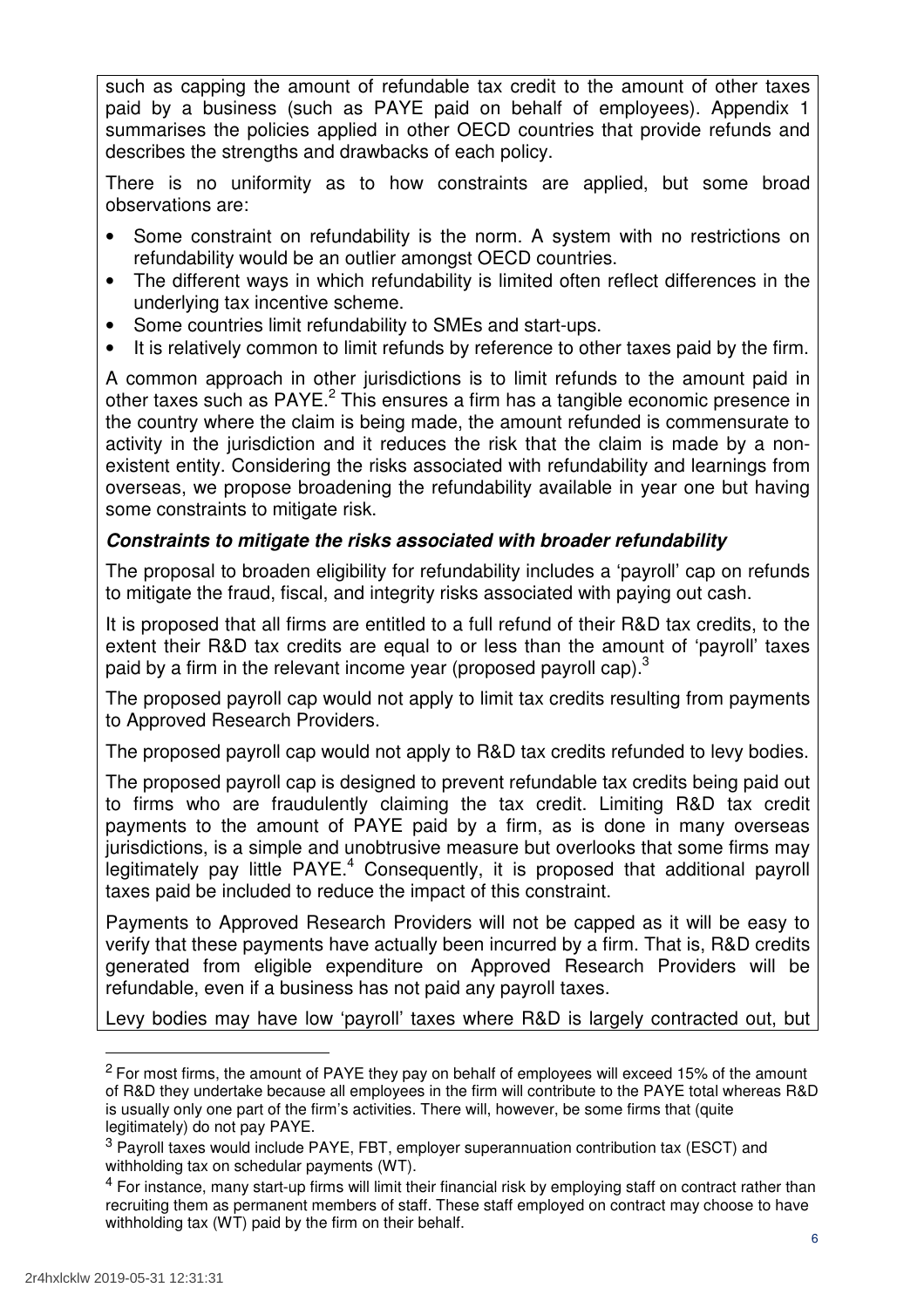they are not subject to the cap due to reduced risk that refunded R&D tax credits will be unrecoverable.

# **Conclusion**

 The above constraint is not anticipated to restrict refunds for the vast majority of R&D performers. It means that all firms would have some immediate benefit and a few would have less than full refundability. Given the R&D Tax Incentive scheme is relatively broad and accessible, the proposed refundability restrictions do not fundamentally alter the incentives of the scheme. Overall, and compared with most other jurisdictions, the proposed policy for New Zealand represents a comprehensive approach to refundability.

 **Identify any significant incompatibility with the Government's "Expectations for the design of regulatory systems".** 

 There is no incompatibility between this regulatory proposal and the Government's 'Expectations for the design of regulatory systems'.

# **Section C: Evidence certainty and quality assurance**

# **Agency rating of evidence certainty?**

 We are confident of the evidence that refundable R&D tax credit schemes are effective at increasing business R&D. This is based on a range of international studies. It is difficult to predict the actual level by which R&D will increase as a result of broader refundability. Written and oral submissions on the Act emphasised the importance of refundability for supporting R&D. Consultation recently undertaken with businesses on broader refundability has reaffirmed the importance of refundability for incentivising R&D intensive firms to continue to invest in and grow their R&D activities.

To be completed by quality assurers:

Quality Assurance Reviewing Agency:

 MBIE's Regulatory Impact Analysis Review Panel has reviewed this Regulatory Impact Statement.

Quality Assurance Assessment:

 The Panel considers that the information and analysis summarised in the Regulatory Impact Statement meets the criteria necessary for Ministers to make informed decisions.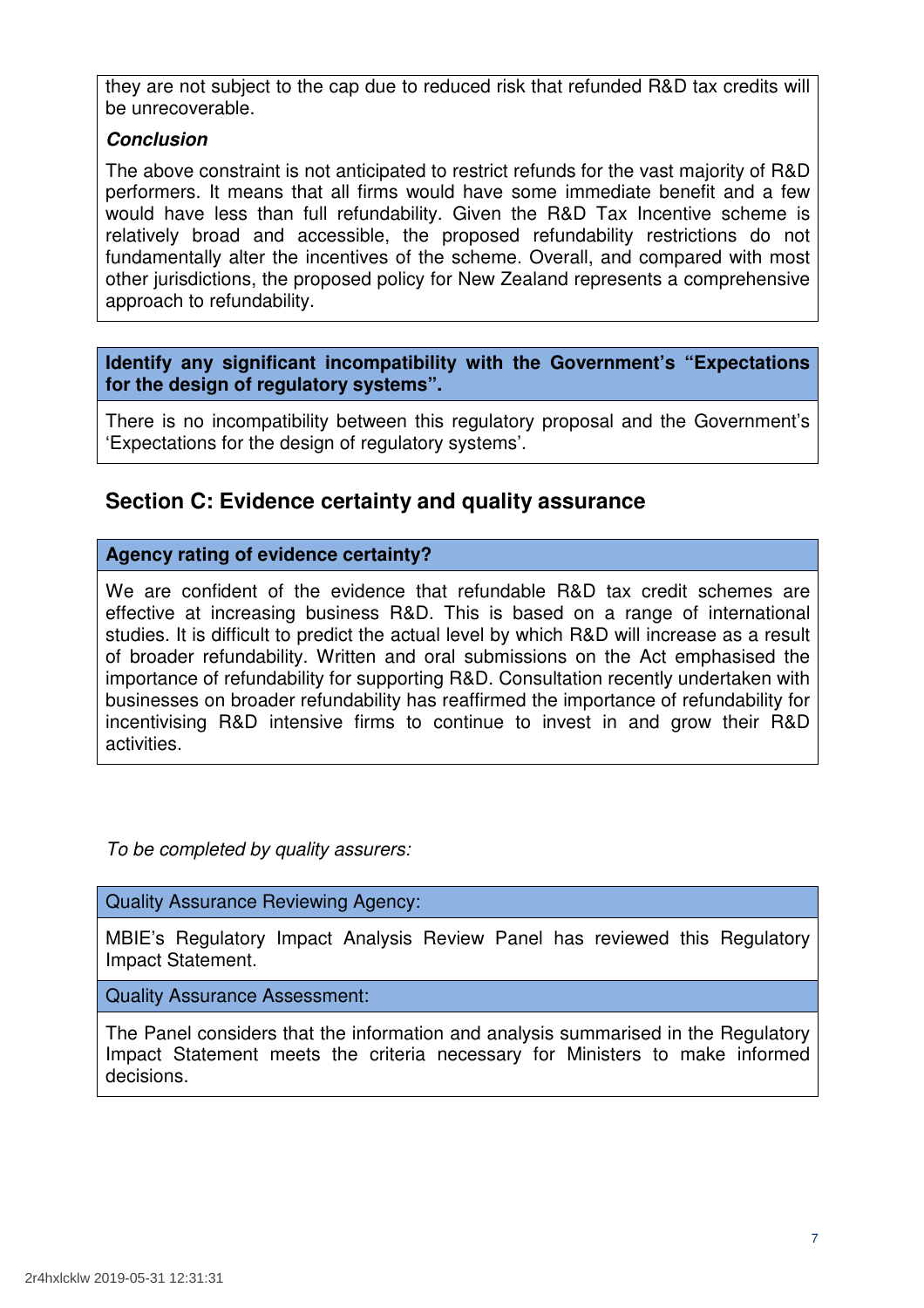# **Impact Statement: R&D Tax Incentive - Refundability**

# **Section 1: General information**

### **Purpose**

 This analysis and advice has been produced to inform key policy decisions to be taken by Cabinet around broadening the refundability available under the R&D Tax Incentive.

 MBIE and IR are solely responsible for the analysis and advice set out in this Regulatory Impact Assessment, except as otherwise explicitly indicated.

#### **Key limitations or constraints on analysis**

 Estimating the impact of broader refundability on the amount of R&D undertaken and its overall impact on the economy is complicated. Evidence on the impact on both of these is imprecise.

 There has been no analysis on or impact evaluation of the R&D tax incentive implemented in New Zealand in 2008 (which was fully refundable). So there is no New Zealand evidence to guide our analysis of the impacts of refundability. As a result, the estimates of the anticipated response are based upon evidence from international studies that may not correspond to the situation in New Zealand. Nevertheless, this is the best information available.

 **Responsible Managers (signature and date)** 

K thinkison

Kirsty Hutchison **Keith Taylor** mery Heremsen<br>Manager – Innovation Policy Policy Policy Manager Ministry of Business, Innovation and Inland Revenue 10 / 05 / 2019 Employment

Hell p. 24v

**Keith Taylor Policy Manager Inland Revenue** 10/05/2019

# **Section 2: Problem definition and objectives**

#### **2.1 What is the context within which action is proposed?**

New Zealand has a low overall expenditure on R&D<sup>5</sup> primarily due to low business investment in R&D in New Zealand.

 New Zealand's low business investment in R&D can be explained, in part, by its industrial structure. New Zealand firms have low R&D intensity (Mazoyer, 1999); the size of traditionally R&D intensive industries (such as pharmaceuticals and aircraft manufacturing) in New Zealand is small (Di Maio and Blakeley, 2004); and there are few very large firms, who tend to be more research-active (OECD, 2017).

 Evidence suggests that there are other reasons for the low business investment in R&D. These include returns to innovation being relatively low in New Zealand

<sup>&</sup>lt;sup>5</sup> New Zealand's R&D spending in 2018 was equal to 1.37 percent of gross domestic product.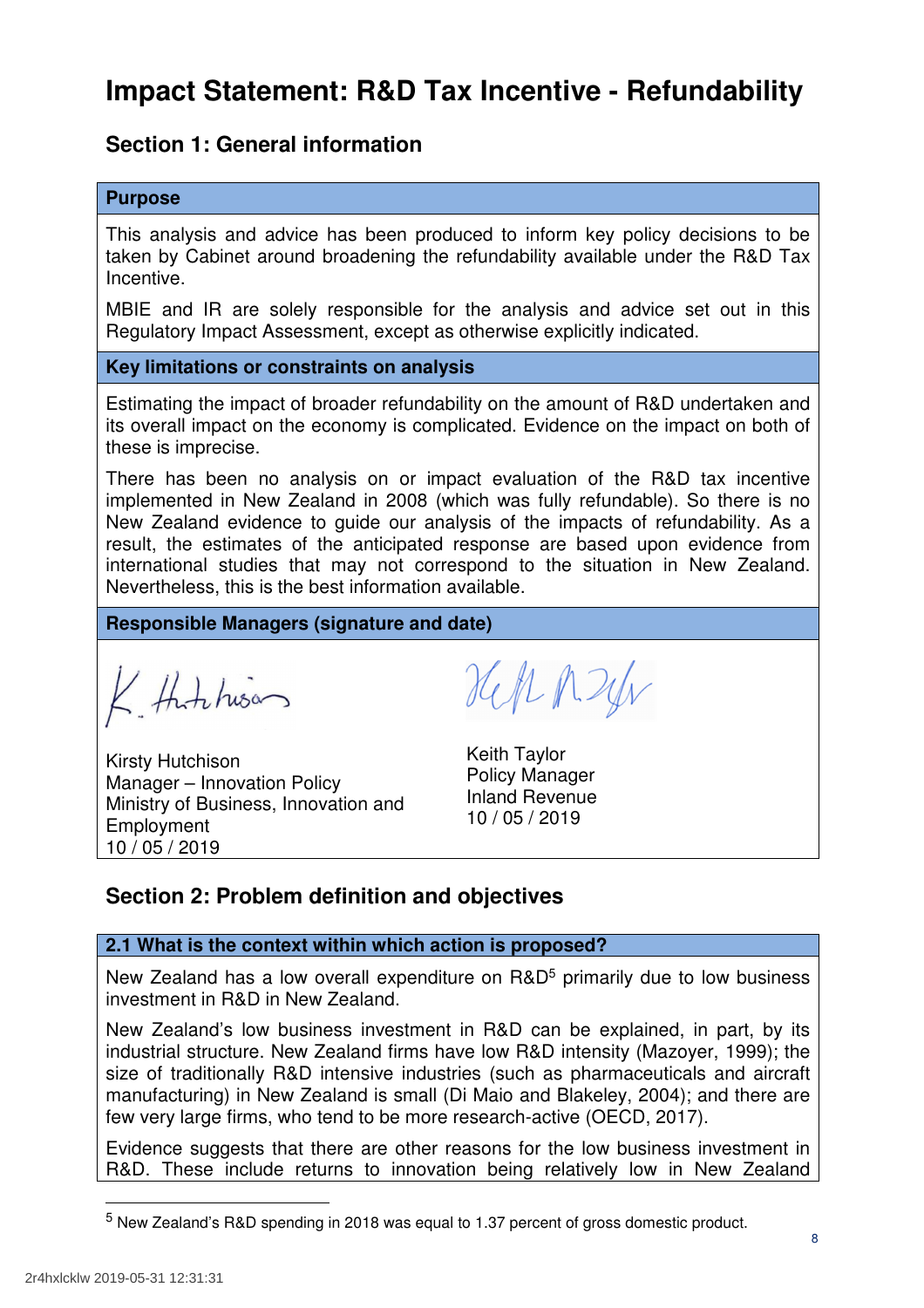(Wakeman and Conway, 2017), which means New Zealand firms do not have the same incentive to invest in activities that will increase their innovative output. The average rate of public support for business R&D is also "well below the socially efficient level indicated by international empirical studies" (OECD, 2017). This evidence indicates that there is scope for productivity gains from increasing the overall level of support for R&D expenditure.

 The Government announced a goal of increasing New Zealand's R&D expenditure to 2 per cent of GDP by 2027. To reach this target, a significant amount of the growth in R&D expenditure is expected to come from business.

 New Zealand BERD is relatively low and remains concentrated among a small set of firms. To achieve a further boost in BERD, as well as to transform the economy to become more knowledge intensive, requires broadening the base of R&D performing firms within New Zealand while continuing to increase the R&D expenditure of existing R&D-performing firms.

 R&D performing firms, particularly at the early phase of their development, will often be loss-making. Therefore, providing refundable tax credits to businesses in tax loss is a key element of the effectiveness of the R&D Tax Incentive in achieving significant growth in BERD. Without a refundable tax incentive businesses in tax loss will have minimal incentive to invest in additional R&D.

# **2.2 What regulatory system, or systems, are already in place?**

 The Taxation (Research and Development Tax Credits) Act (the Act), introduced in October 2018, implements an R&D tax incentive in New Zealand. The R&D Tax Incentive scheme applies from the beginning of the 2019/20 income year. The Act allows for firms that make a loss for tax purposes and satisfy certain criteria to receive a refund of up to \$255,000 of tax credits per income year. Credits that are not refunded can be carried forward to future income years provided shareholder continuity criteria are met.

 Appendix 2 provides examples that illustrate how without refundability, firms do not receive a cash benefit from a tax credit if they are in loss or have insufficient income tax liability.

 The Act also includes an in-year approval process, which requires claimants to obtain approval of their R&D activities before they file a claim for their R&D tax credits.

 In addition to the R&D Tax Incentive, there are Callaghan Innovation grants which provide R&D subsidies.

These grants include:

 than \$300,000 and 1.5 per cent of revenue on R&D over the prior two years. The grant funds 20 per cent of a business R&D programme up to a limit of \$5 million per year (i.e., \$25m of R&D spending), initially for a period of three years with automatic two-year extensions conditional on continuing to meet the criteria. The aim is to provide experienced R&D performers with the funding certainty and stability they need to grow their R&D spending in the long term. There were 316 recipients in 2017/18 at an (estimated) fiscal cost of \$172.2M. The Growth Grant scheme will cease on 31 March 2021. No new applications can be made, but existing Growth Grant recipients can extend their Growth Grants until the scheme end date. • Growth Grants: A non-discretionary grant paid to all businesses that spend more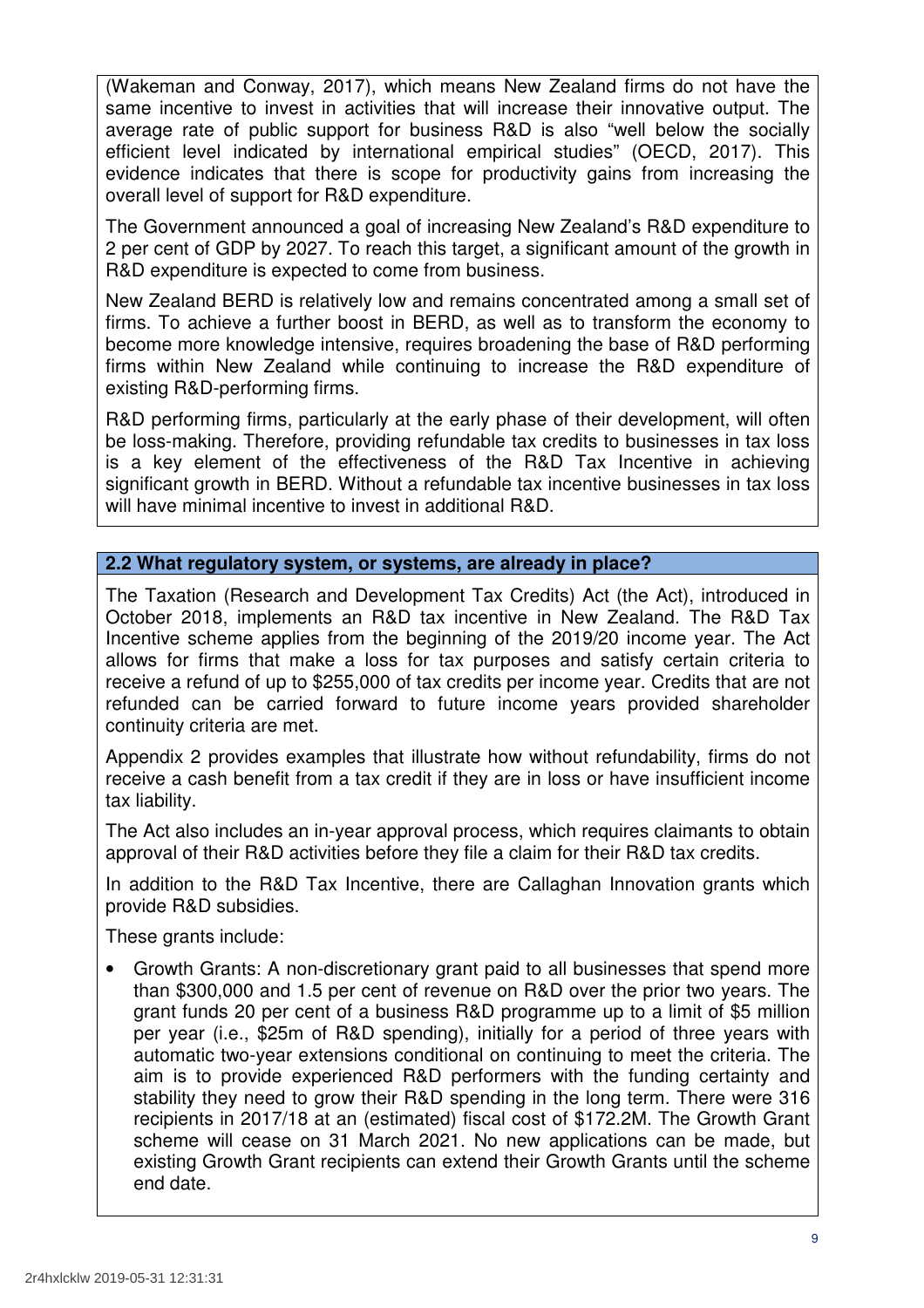performers that do not meet the conditions for a Growth Grant for R&D. It funds 40 per cent of the first \$800,000 of the eligible costs of a pre-specified project and 20 per cent of the remainder. There were 344 recipients in 2017/18 at an estimated fiscal cost of \$20.3M. • Project Grants: A discretionary grant, allocated to less-experienced R&D

 There are restrictions on the availability of the R&D Tax Incentive for recipients of existing grants.

 New Zealand also provides support for businesses performing R&D through the R&D loss tax credit (also known as the R&D tax-loss cash out). New Zealand-resident businesses are able to apply for 28 per cent of their losses associated with eligible R&D expenditure (up to a cap) to be paid out in cash, rather than carrying forward those losses until future years. 350 firms currently claim R&D loss tax credits.

 There are also tax deductions available for R&D expenditure, and the ability to defer these tax deductions so as not to lose them due to a breach of the shareholder continuity rules.

# **2.3 What is the policy problem or opportunity?**

 The objective of the R&D Tax Incentive is to address New Zealand's low levels of R&D, specifically by increasing BERD, which has a central role in driving innovation and economic growth.

 The R&D Tax Incentive as introduced in the Act has limited refundability. Limited refundability is available to unlisted companies who satisfy corporate eligibility and wage intensity criteria, up to a cap of \$255,000. Any remaining R&D tax credits can be carried forward to the next income year provided shareholder continuity requirements are met.

# Entity eligibility

 Limited refundability is not available for entities, such as levy bodies, which receive tax exempt income (other than dividends). Discussions of the proposals with levy bodies has indicated that should levy bodies be ineligible for refundable R&D tax credits, this could lead to some levy body members preferring to fund their own R&D. The incentive is not intended to change business behaviour in this way.

 Limited refundability is also not available for listed companies, partnerships, or trusts. This is problematic, because it is likely that – without refundability – some of these businesses will have insufficient income tax liability to benefit from their R&D tax credits. The Tax Incentive is intended to have broad application and treat all businesses the same, irrespective of their legal form. However, excluding some types of firm from the Tax Incentive biases it toward firms in traditional arrangements (particularly, limited liability companies).

# Capped refundability

 Some businesses may be eligible for limited refundability but unable to cash out all of their R&D tax credits because of the \$255,000 cap. These businesses will have to carry their R&D tax credits forward into future years until they have sufficient income tax liability to utilise their credits. The ability to carry the credit forward is subject to a shareholder continuity rule that requires a minimum of 49% shareholder continuity to be maintained in order for R&D tax credits to be carried forward. This is problematic, because R&D intensive start-ups are more likely to undergo a significant change in their shareholder base when they seek to raise capital through new investors.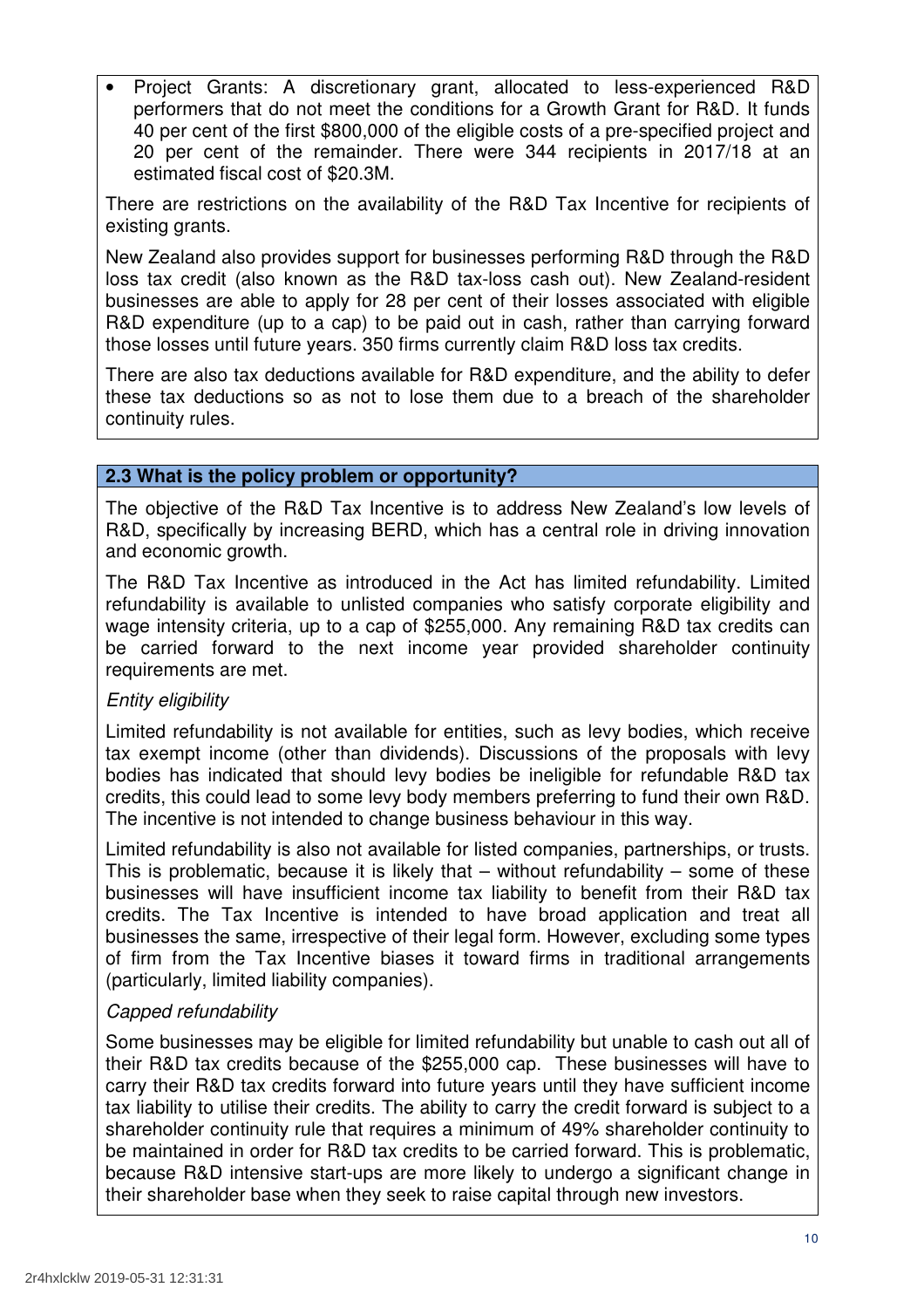#### **2.4 Are there any constraints on the scope for decision making?**

 The Government has introduced the R&D Tax Incentive and indicated that it wants to expand the coverage of refundability.

 The Government has committed to developing a more comprehensive policy for refundability from year two of the Tax Incentive (corresponding to businesses' 2020/21 income year). There is a need to use existing legislative vehicles to achieve enactment of policy changes in time for them to apply from year two of the Tax Incentive.

# **2.5 What do stakeholders think?**

 This proposal has been informed by input from a wide array of private sector organisations.

 The importance of broad refundability in incentivising business investment in R&D was a strong theme from the consultation conducted by MBIE, Inland Revenue and Callaghan Innovation following the release of the Government Discussion Document on the R&D Tax Incentive in mid-2018. The need for broader refundability was also emphasized in submissions received by the Finance and Expenditure Select Committee on the Bill, and through additional stakeholder meetings.

 MBIE, Inland Revenue and Callaghan have discussed refundability proposals with the Corporate Taxpayers' Group; Chartered Accountants Australia and New Zealand; representatives from PwC, KPMG, Deloitte and EY; approximately 25 representatives from R&D performing businesses in tax loss or with insufficient taxable income to fully use non-refundable R&D tax credits; levy bodies; charities; and Māori business representatives. These discussions have helped shape the broader refundability proposals, and have highlighted the desirability of broad eligibility and an accessible process.

process.<br>Agencies asked stakeholders to consider the impact of a \$5 million cap and a PAYE cap (used as a proxy to test tangible economic presence).

# Feedback on \$5 million cap

 Stakeholder engagement revealed that there were a small number of established R&D performers who would be constrained by a \$5 million cap. For example, a business in a loss making position undertaking around \$80 million of R&D annually would be eligible for \$12 million of R&D tax credits. Under a \$5 million cap the business would receive a \$5 million refund and would have to carry forward the remaining \$7 million of R&D tax credits into future years. Because the business spends a large amount of R&D on an on-going basis they are unlikely to be able to fully cash out their accumulation of R&D credits carried forward.

 There were also a number of established R&D performers who valued the security refundability would bring to their R&D programmes. These businesses are mainly in a tax-paying situation but depending on market fluctuations they could be in a temporary loss-making position in future. Refundability would give these firms surety, allowing them to continue their R&D investment during market down-turns. Some of these established R&D performers would also be constrained by a \$5 million cap.

 The proposal for broader refundability removes the previously proposed \$5 million cap on refundability.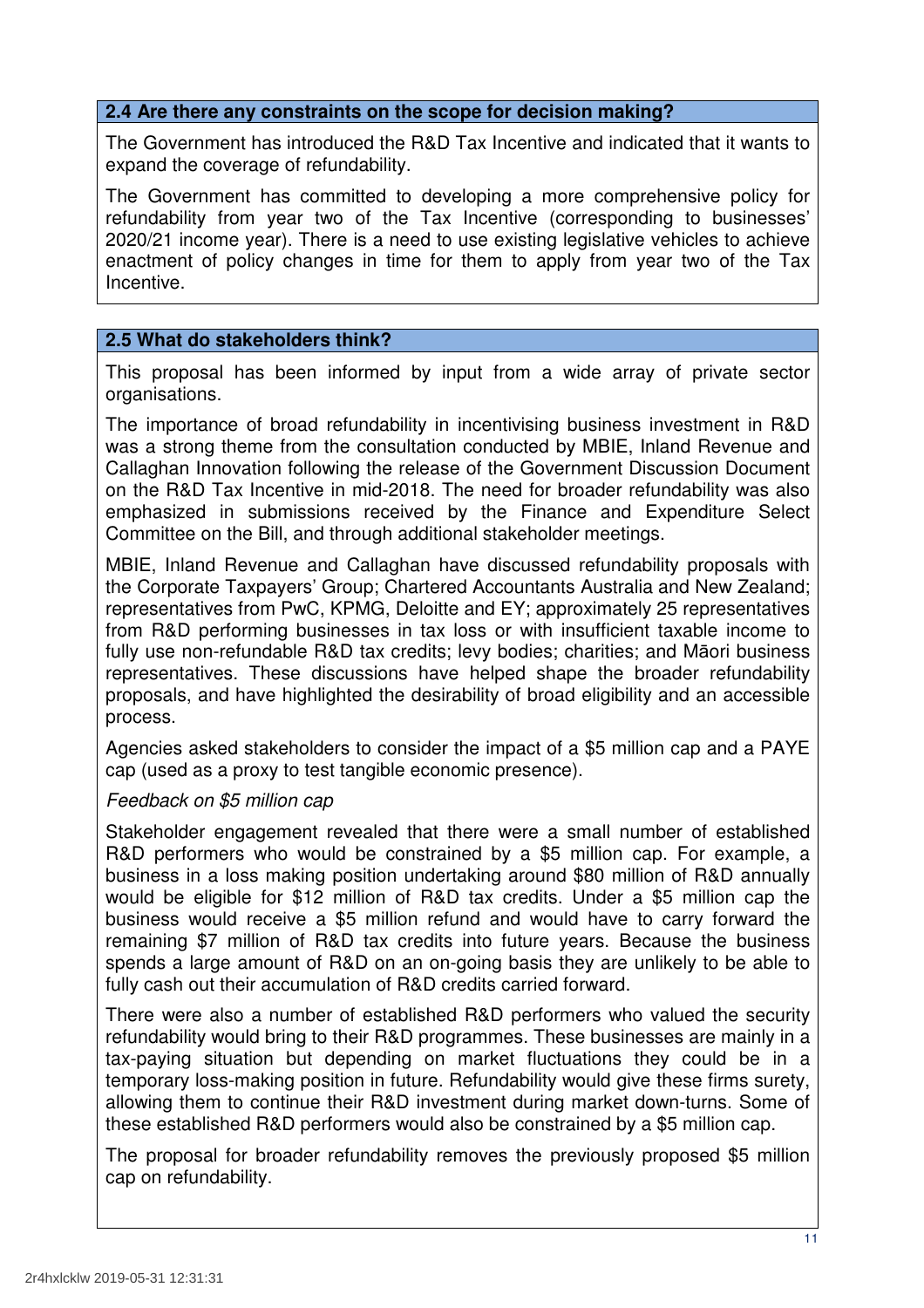# Feedback on PAYE cap

 The PAYE cap, which would limit the amount of R&D tax credits refunded to a firm to the amount of PAYE paid by the firm in the relevant year, was seen as problematic.

 Stakeholders advised that a PAYE cap would significantly constrain the benefit that loss-making start-ups would get from the credit. Many start-ups that perform R&D have few employees and rely on contractors to develop their business because of the comparative flexibility afforded by contracting arrangements. R&D intensive start-ups may have fewer non-R&D employees (compared with larger firms), and may also have a higher proportion of non-employee R&D expenditure (such as expenditure on capital assets or consumables).

# Tangible economic presence test

 As a result of the stakeholder feedback on the two options above, officials explored a tangible economic presence (TEP) test. The TEP test developed would have allowed firms that did not satisfy a PAYE cap to be verified for TEP from either an external certifier (such as a chartered accountant or lawyer), or directly from Inland Revenue through additional checks.

 Stakeholders preferred the availability of alternatives to the PAYE cap, and thought that multiple ways of establishing tangible economic presence were preferable to a one-size-fits-all approach.

# Payroll taxes cap

 Discussions with United Kingdom (UK) officials found that the risks of fraud in relation to refundability are more pervasive than previously considered.<sup>6</sup> UK officials suggested that relying on a chartered accountant or practising lawyer for certification of TEP may not be robust, and that additional Inland Revenue checks might lead to administration resources being focused on audit rather than the approval of R&D activity.

activity.<br>As a result of this feedback, we have included an option that would include a 'payroll' taxes cap based on PAYE and other taxes paid by firms (including fringe benefit tax (FBT), employer superannuation contribution tax (ESCT) and tax voluntarily withheld from contractor payments (WT)) in order to lessen the impact on affected firms. It is also proposed that any tax credits resulting from payments to Approved Research Providers be fully refundable (so not subject to the 'payroll' taxes cap).

 Stakeholder engagement on including additional payroll taxes (such as FBT, ESCT and WT) in the cap indicated that this would be an improvement over a PAYE cap. Although only a small proportion of contractors have opted into the voluntary withholding scheme, more may decide to opt into it if the payroll taxes cap were implemented.

 Other mechanisms for providing support to R&D intensive start-ups will also be considered as part of further policy work, including reviewing the R&D tax loss cash-out and the Callaghan Innovation Project Grants.

 $^6$  In the UK, HM Treasury and HMRC have released a consultation document 'Preventing abuse of the R&D tax relief for SMEs', April 2019, which proposes that a PAYE-related cap is reintroduced to the R&D tax credit scheme for SMEs. This policy has been driven by a concern over growing levels of fraud within the scheme since the removal of the PAYE cap.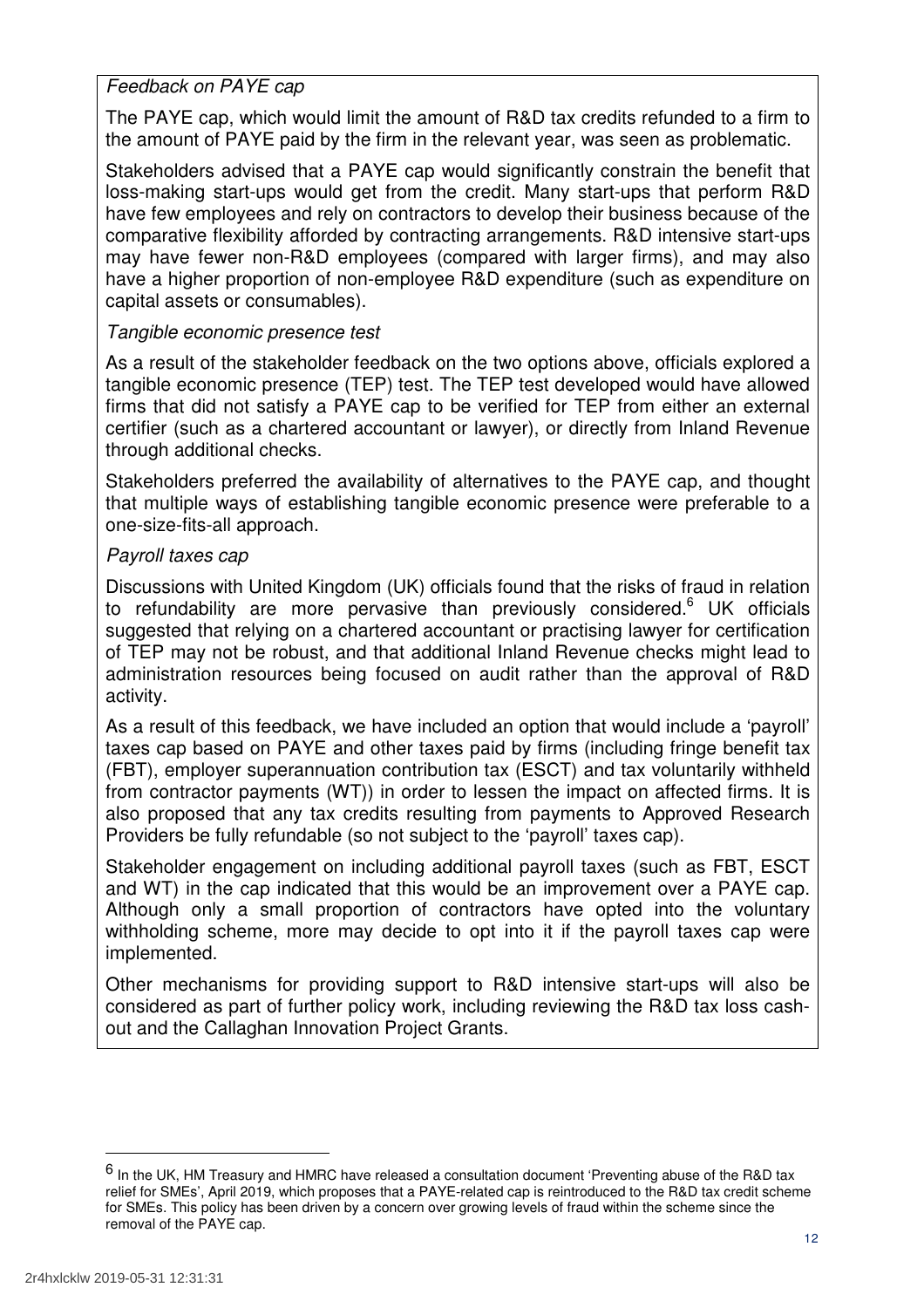# **Section 3: Options identification**

 **3.1 What criteria, in addition to monetary costs and benefits, have been used to assess the likely impacts of the options under consideration?** 

 The framework for assessing the key policy elements and trade-offs of the options under consideration is captured by the following criteria:

Criteria for which entities will be eligible for a refund

- Incentivise business expenditure on R&D.
- • Tax-exempt organisations that sit outside the tax system (do not pay income tax) should not benefit further from incentives provided from within the tax system.
- $\bullet$ • Provide clarity about which organisations are eligible for the R&D Tax Incentive.

Criteria for constraining the amount that is refundable

- Increased business R&D expenditure
- Mitigation of fraud risk/maintaining the scheme's integrity
- Minimise compliance costs for firms
- Maximise business certainty over time
- Administratively feasible
- Minimise fiscal costs/risk

# **3.2 What options are available to address the problem?**

 There are a range of options for how refundability could be broadened, including the types of entities that are eligible and the constraints that are placed on the scheme to manage risks that refundability creates, particularly to the integrity of the Tax Incentive.

# **Options for which entities will be eligible for a refund**

The main options available are:

- The status quo
- General business entities
- Levy bodies
- Charities
- Local authorities
- Other tax-exempt organisations

#### Status quo

 Under the status quo, limited refundability rules restrict eligibility for refunds to unlisted companies that meet a 20% R&D wage intensity test and do not derive non- dividend exempt income. These criteria mean that many businesses will not be eligible for refundable tax credits, including partnerships, trusts, listed companies, and companies who receive some exempt income or do not meet the wage intensity test. Additionally, certain atypical organisations, such as levy bodies, some Māori entities, charities, and local authorities, will be excluded.

#### General business entities

 This change would make listed companies, partnerships and trusts eligible for refundability, and there would be no wage intensity requirement. This change will allow most Māori organisations to be eligible.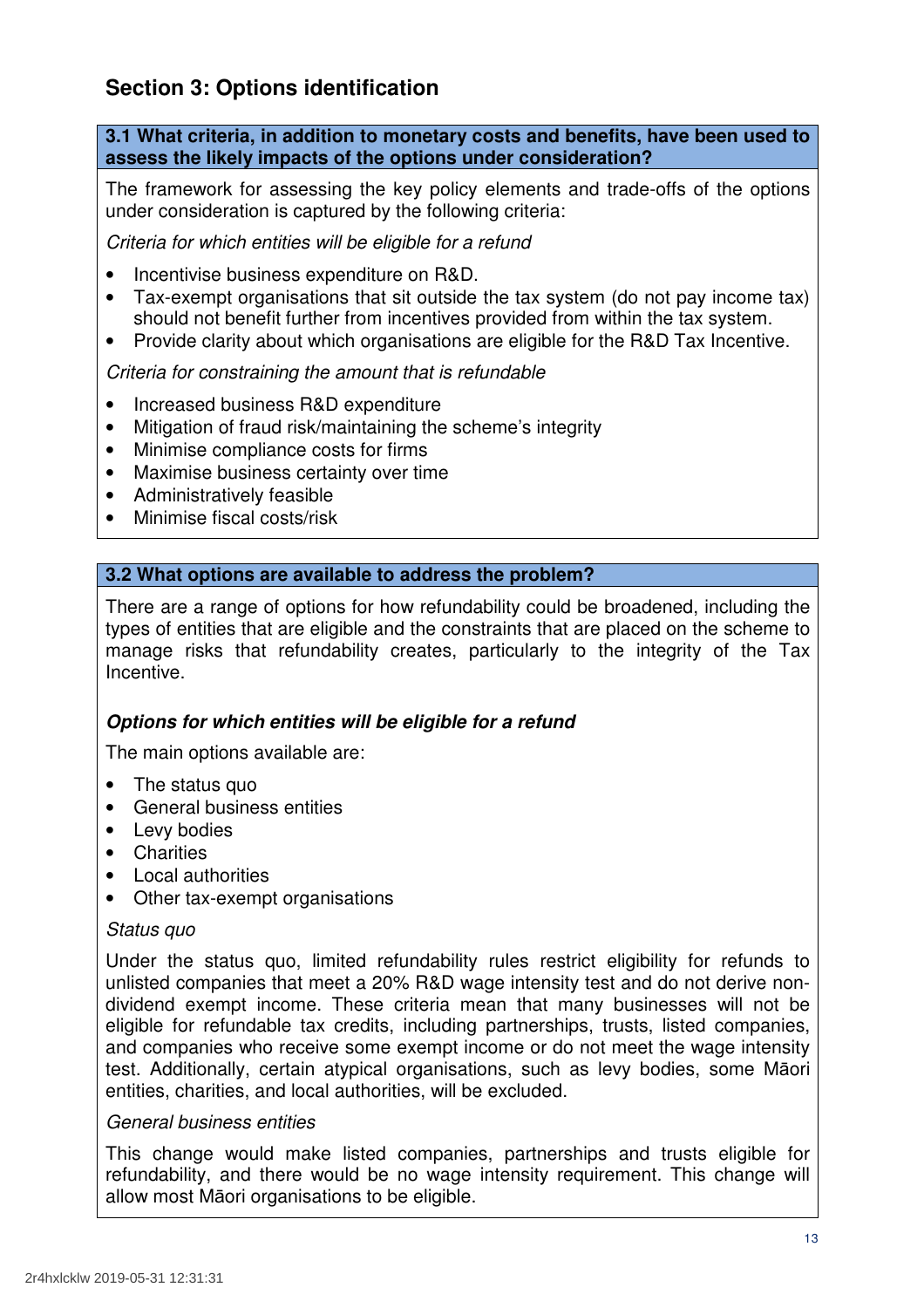# Levy bodies

Levy bodies would be eligible for refundability under this option.

# **Charities**

 Under this option charitable organisations that perform eligible R&D activities would be ineligible for refundable tax credits. Charities are currently treated as carrying on a business in New Zealand for the purposes of being eligible for the R&D Tax Incentive. Excluding charities means that this rule would be removed for consistency to ensure they are excluded from being eligible for the R&D Tax Incentive.

 Excluding charities means that businesses wholly-owned by charities are excluded, because these are also considered charities. However, this option does not exclude other associated entities. This means if a tax paying business donates to a charity, even one controlled by that business, this would not invalidate the business's access to the R&D Tax Incentive. It would also mean that a charity could set up a partially controlled business entity, subject to the rules within the constitution of the charity, which could be eligible for the R&D Tax Incentive.

 In relation to Māori organisations, a small number of post-settlement governance entities have registered as charities. As discussed above, businesses that are wholly- owned by these charitable entities would also be ineligible. Businesses that are partially controlled by these charities would be eligible for the R&D Tax Incentive.

# Local authorities

 Under this option local authorities would be ineligible for the R&D Tax Incentive. However, council controlled organisations would be eligible.

### Other tax-exempt organisations

 This option excludes tax-exempt organisations from being eligible to receive refunds. The exclusion would not apply to entities that receive exempt income from dividends (no change from the status quo) or to levy bodies.

# **Options for constraining the amount that is refundable**

The main options available are:

- The status quo
- A PAYE cap
- A tangible economic presence (TEP) test
- A 'payroll' taxes cap

#### **Status quo**

 The status quo limited refundability rules allow firms with eligible R&D expenditure that meet the corporate and wage-intensity eligibility rules to claim a maximum refund per year of \$255,000.

# **A PAYE cap**

 A PAYE cap would allow firms with eligible R&D expenditure to have their R&D tax credits refunded up to a maximum amount equal to the amount of PAYE paid by the firm in the relevant income year.

# **A TEP test**

 A TEP test would allow firms with eligible R&D expenditure to have their R&D tax credits refunded as long as they satisfied a test of tangible economic presence, up to a maximum of \$5 million per year. A TEP test would be designed to ensure that a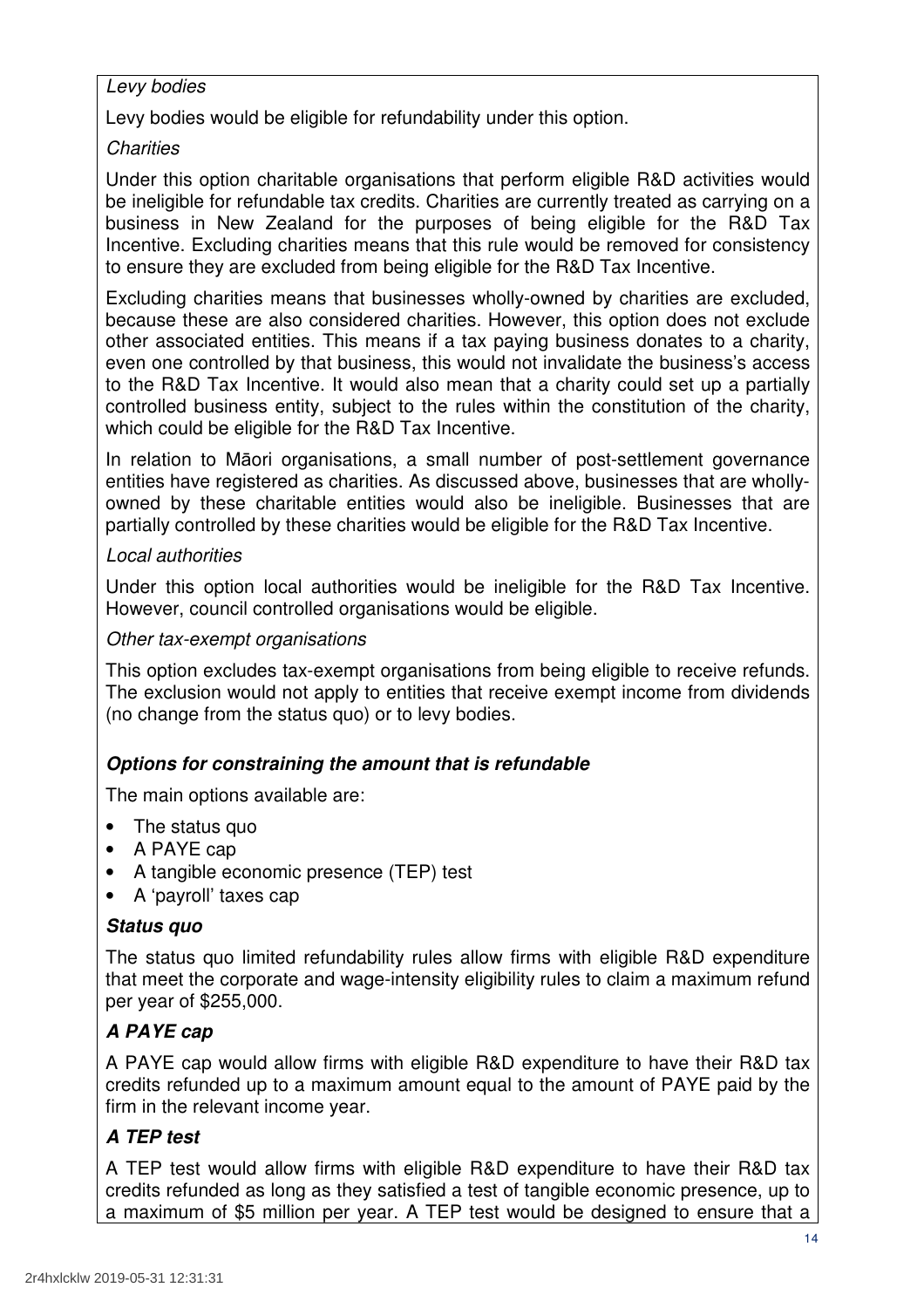firm has 'skin in the game', and that it physically exists with premises and staff, rather than just existing on paper as a shell company.

A TEP test would be met where at least one of the following applied:

- claim. This ensures a proportionate TEP because the firm is paying tax on behalf of its employees and cannot take out more than it puts in to the tax system. • A business's PAYE for the year is equal to or greater than their R&D tax credit
- TEP. The certifier would testify to the firm's TEP, having actually met the staff/seen the premises. • A chartered accountant or practising lawyer has certified that a business has
- $\bullet$  history of a business; visiting a business's site; and/or confirming the identity of shareholders or directors) and is satisfied that a business has TEP. • Inland Revenue has completed a review (for example, checking the tax-paying
- • A business's R&D tax credit claim only includes amounts paid to an approved research provider to perform R&D activities on their behalf. This provides an easily verified audit trail to determine TEP.
- • If an organisation is established under statute (such as a levy body), the organisation would be deemed to have TEP.

# **The proposal – a 'payroll' taxes cap**

 Under the Proposal, firms that have insufficient tax liability would have their credits fully refunded, subject to the following constraint:

- amount of 'payroll' taxes paid by a firm in the relevant income year.<sup>7</sup> R&D tax credits are refundable to the extent they are equal to or less than the
- approved research providers. The proposed cap would not apply to limit tax credits resulting from payments to
- The proposed cap would not apply to R&D tax credits refunded to levy bodies.

 Excess credits that are not refunded in a particular year can be carried forward subject to the continuity rules and can be refunded in future years, subject to the same conditions.

# **3.3 What other options have been ruled out of scope, or not considered, and why?**

 We have assumed the continuation of the R&D Tax Incentive with at least its existing limited refundability, so we have not considered the option of no tax incentive or no refundability.

 $7$  Payroll taxes would include PAYE, FBT, employer superannuation contribution tax (ESCT) and withholding tax on schedular payments (WT).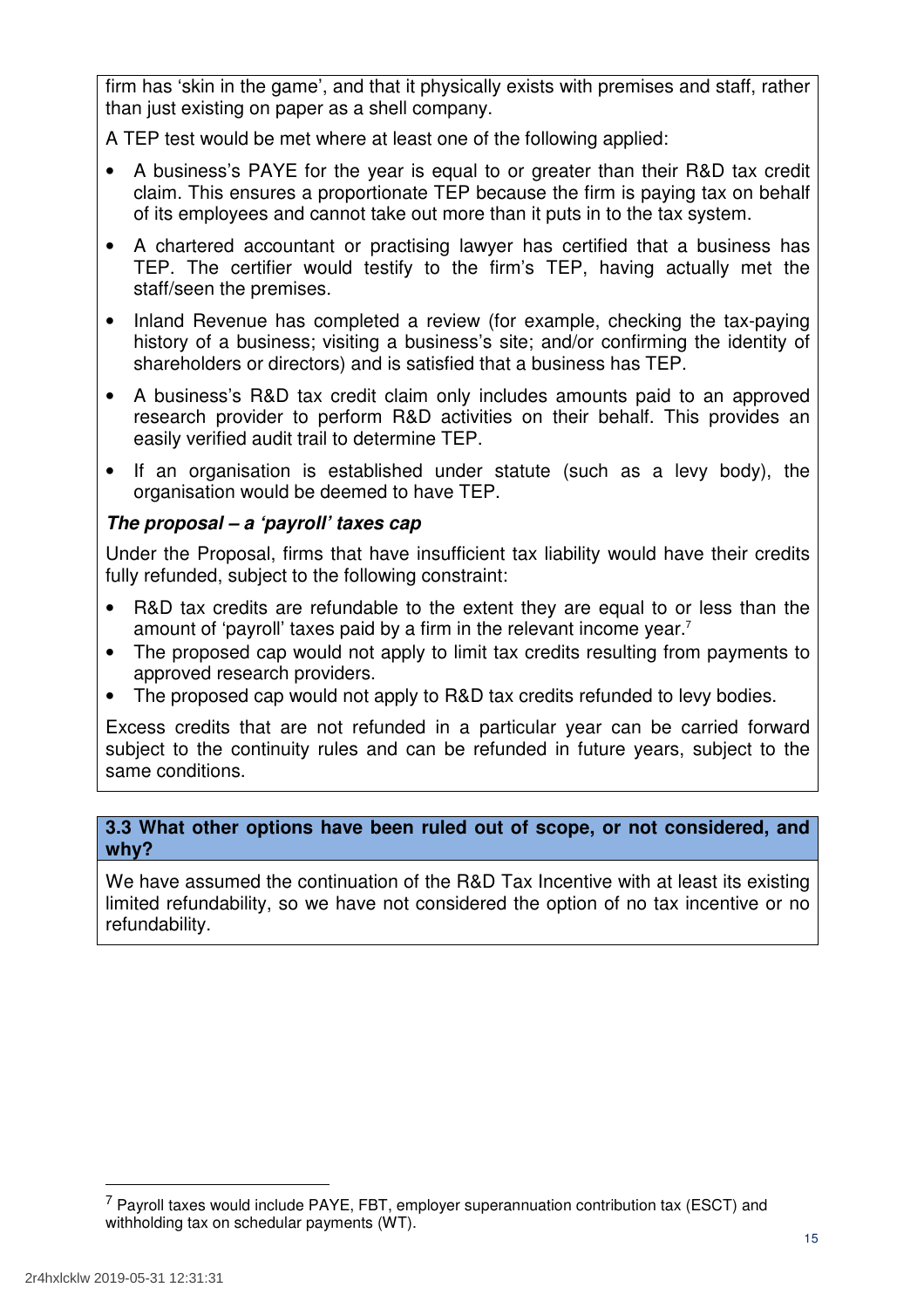# **Section 4: Impact analysis**

|                              | business<br><b>General</b>                                                                                                                                                                                                                                                                                                                                                                                                                                                                                                                                                    | <b>Levy bodies</b>                                                                                                                                                                                                                                                                                                                                                                                                                      | <b>ENTITY ENGIBILITY TOT FETUNGS</b><br><b>Charities</b>                                                                                                                                                                                                                                                                                                                                                                                                                                                                                                                                                                                                                                              | <b>Local authorities</b>                                                                                                                                                                                                                                  | Other tax-exempt                                                                                                                                                                                                                                                                                                                      |
|------------------------------|-------------------------------------------------------------------------------------------------------------------------------------------------------------------------------------------------------------------------------------------------------------------------------------------------------------------------------------------------------------------------------------------------------------------------------------------------------------------------------------------------------------------------------------------------------------------------------|-----------------------------------------------------------------------------------------------------------------------------------------------------------------------------------------------------------------------------------------------------------------------------------------------------------------------------------------------------------------------------------------------------------------------------------------|-------------------------------------------------------------------------------------------------------------------------------------------------------------------------------------------------------------------------------------------------------------------------------------------------------------------------------------------------------------------------------------------------------------------------------------------------------------------------------------------------------------------------------------------------------------------------------------------------------------------------------------------------------------------------------------------------------|-----------------------------------------------------------------------------------------------------------------------------------------------------------------------------------------------------------------------------------------------------------|---------------------------------------------------------------------------------------------------------------------------------------------------------------------------------------------------------------------------------------------------------------------------------------------------------------------------------------|
|                              | entities                                                                                                                                                                                                                                                                                                                                                                                                                                                                                                                                                                      |                                                                                                                                                                                                                                                                                                                                                                                                                                         |                                                                                                                                                                                                                                                                                                                                                                                                                                                                                                                                                                                                                                                                                                       |                                                                                                                                                                                                                                                           | organisations                                                                                                                                                                                                                                                                                                                         |
| Incentivising<br><b>BERD</b> | $(++)$ This<br>change<br>would<br>remove<br>limitations<br>on<br>refundability by entity<br>type, except for the<br>existing exclusion of<br>tax-exempt<br>This<br>organisations.<br>would allow<br>listed<br>companies,<br>partnerships<br>and<br>trusts to be eligible<br>for refundability, and<br>there would be no<br>intensity<br>wage<br><b>This</b><br>requirement.<br>will allow most Māori<br>organisations to be<br>eligible.<br>Making refundability<br>broadly available to<br>these entities would<br>have a significant<br>impact<br>on<br>incentivising BERD. | R&D<br>$(++)$ The<br>performed<br>by<br>funded<br>and<br>levy<br>through<br>bodies<br>is<br>fundamentally<br>R&D<br>business<br>and may result in<br>benefits that are<br>not fully captured<br>by the relevant<br>industries.<br>Providing<br>levy<br>bodies<br>with<br>is<br>refundability<br>expected<br>to<br>positively impact<br><b>BERD</b><br>by<br>encouraging<br>industry-wide<br>collaboration<br>through<br>levy<br>bodies. | (o) Charities may perform R&D<br>as part of their charitable<br>purposes.<br>The Tax Incentive is focussed<br>on incentivising BERD, rather<br>than all R&D generally.<br>Charities that perform R&D<br>already receive support from the<br>tax system for their activities.<br>A charity could set up a partially<br>controlled<br>business<br>entity,<br>subject to the rules within the<br>constitution of the charity, which<br>could be eligible for the Tax<br>Incentive. This would also apply<br>to a small number of post-<br>settlement governance entities<br>that are registered as charities.<br>The exclusion for charities is not<br>expected to have a significant<br>impact on BERD. | Although<br>(0)<br>local<br>authorities would not<br>be eligible, council<br>controlled<br>would<br>organisations<br>eligible.<br>The<br>be<br>exclusion for<br>local<br>authorities<br>is<br>not<br>expected to have a<br>significant impact on<br>BERD. | (o) Although other<br>tax-exempt<br>organisations<br>would<br>not<br>be<br>eligible, they could<br>still participate in<br>joint ventures with<br>other businesses<br>that<br>could<br>be<br>eligible.<br>The<br>exclusion for other<br>tax-exempt<br>organisations<br>is<br>not expected to<br>have a significant<br>impact on BERD. |

# **Entity eligibility for refunds**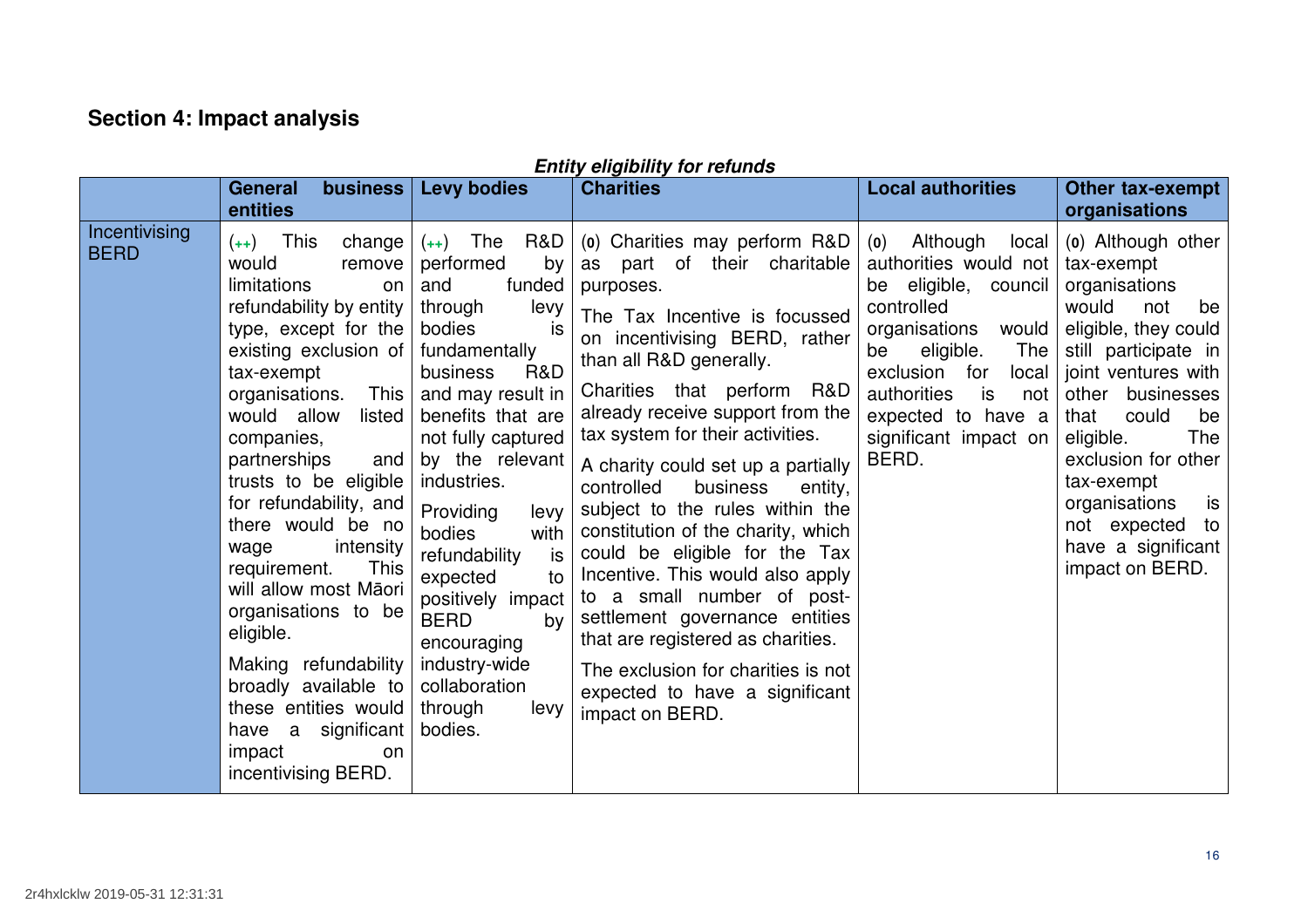|                                                                                                                                                                                                                     | <b>General</b><br>business<br>entities                           | <b>Levy bodies</b>                                                                                                                                                                                                                     | <b>Charities</b>                                                                                                                                                                                                                                                                                                                                                                                                                         | <b>Local authorities</b>                                                                                                                                                                                                                                                                                     | Other tax-exempt<br>organisations                                                                                                |
|---------------------------------------------------------------------------------------------------------------------------------------------------------------------------------------------------------------------|------------------------------------------------------------------|----------------------------------------------------------------------------------------------------------------------------------------------------------------------------------------------------------------------------------------|------------------------------------------------------------------------------------------------------------------------------------------------------------------------------------------------------------------------------------------------------------------------------------------------------------------------------------------------------------------------------------------------------------------------------------------|--------------------------------------------------------------------------------------------------------------------------------------------------------------------------------------------------------------------------------------------------------------------------------------------------------------|----------------------------------------------------------------------------------------------------------------------------------|
| Tax-exempt<br>organisations<br>that sit outside<br>the tax system<br>(do not<br>pay<br>$\{$<br>income<br>should<br>not<br>benefit further<br>from<br><i>incentives</i><br>provided from<br>within the tax<br>system | $(++)$ These entities<br>generally sit within<br>the tax system. | (o) Levy bodies<br>receive<br>levy<br>from<br>payments<br>their<br>members,<br>which<br>are<br>generally taxable<br>businesses.                                                                                                        | (--) Charities sit outside of the<br>tax system so do not pay<br><b>GST</b><br>income<br>tax,<br>receive<br>concessions, and are exempt<br>from FBT. These benefits mean<br>that charities' cash flow is<br>already enhanced by provisions<br>in the tax system. They also<br>benefit from the donor tax credit<br>regime (which provides tax<br>credits to those who donate to<br>charities), so already receive<br>government support. | Apart<br>from<br>$(-)$<br>receiving tax exempt<br>local<br>income,<br>authorities<br>have the<br>ability to<br>raise the<br>revenue required to<br>R&D<br>perform<br>activities<br>through<br>rates.                                                                                                         | $(-)$ These entities<br>generally<br>sit<br>outside of the tax<br>system and do not<br>pay income tax.                           |
| Clarity<br>about<br>which<br>organisations<br>are eligible                                                                                                                                                          | n/a                                                              | Provides<br>$(+)$<br>that levy<br>clarity<br>bodies<br>are<br>eligible<br>for<br>refundable<br>R&D<br>tax credits. Levy<br>body<br>members<br>will<br>be<br>not<br>disincentivised to<br>fund their R&D<br>through their levy<br>body. | $(+)$ Provides clarity that charities $ $<br>and their wholly-owned entities<br>will be ineligible for the Tax<br>Incentive,<br>while<br>partially<br>controlled<br>entities<br>business<br>could be eligible.                                                                                                                                                                                                                           | $(+)$ Provides clarity for<br>local authorities, as<br>well<br>entities<br>as<br>controlled<br>by<br>or<br>associated with local<br>authorities. Excluding<br>local authorities was<br>part of the original<br>policy intent of the<br>Tax Incentive, but this<br>exclusion was not<br>included in the Bill. | $(+)$ Provides clarity<br>that<br>other<br>tax-<br>exempt<br>organisations<br>will<br>be ineligible<br>for<br>the Tax Incentive. |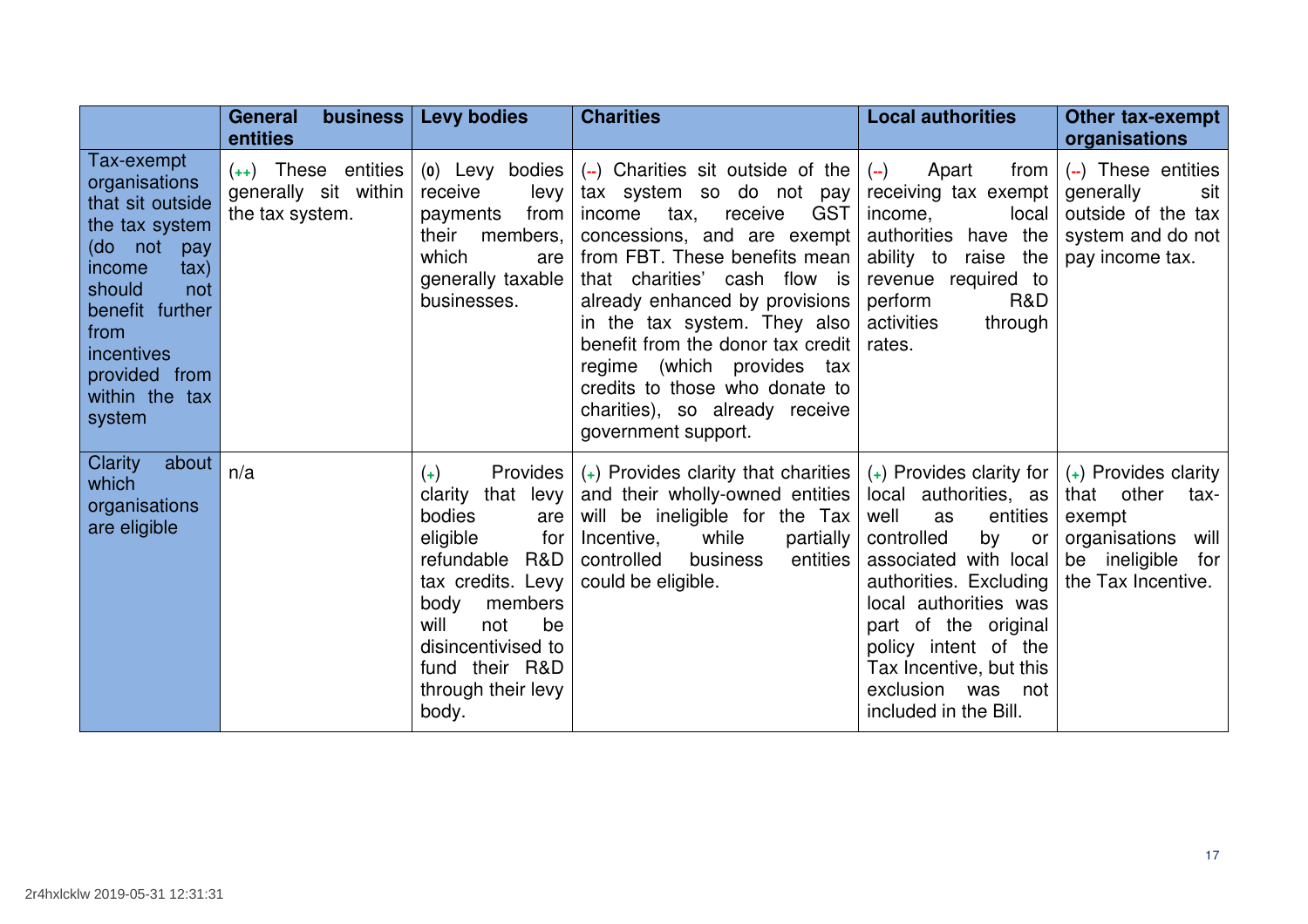|                                 | <b>Status quo</b>                                                                                                                                                                                                                                                                                                                                                                       | A 'payroll' taxes cap                                                                                                                                                                                                                                                                                                                                                                                                                                                                                                                                                                                                                                                     | <b>TEP test</b>                                                                                                                                                                                                                                                                                                                                                                                                                                                                                   | <b>PAYE cap</b>                                                                                                                                                                                                                                                                                                                                                                                                                                                                                                                                                                                                                                       |
|---------------------------------|-----------------------------------------------------------------------------------------------------------------------------------------------------------------------------------------------------------------------------------------------------------------------------------------------------------------------------------------------------------------------------------------|---------------------------------------------------------------------------------------------------------------------------------------------------------------------------------------------------------------------------------------------------------------------------------------------------------------------------------------------------------------------------------------------------------------------------------------------------------------------------------------------------------------------------------------------------------------------------------------------------------------------------------------------------------------------------|---------------------------------------------------------------------------------------------------------------------------------------------------------------------------------------------------------------------------------------------------------------------------------------------------------------------------------------------------------------------------------------------------------------------------------------------------------------------------------------------------|-------------------------------------------------------------------------------------------------------------------------------------------------------------------------------------------------------------------------------------------------------------------------------------------------------------------------------------------------------------------------------------------------------------------------------------------------------------------------------------------------------------------------------------------------------------------------------------------------------------------------------------------------------|
| <b>Increased</b><br><b>BERD</b> | This is expected to limit<br>refundability in year one to<br>approximately<br>350-650<br>firms of whom 65-130 are<br>expected to hit the cap on<br>refundability and not be<br>able to claim the full<br>amount of the credit. <sup>8</sup><br>Evidence from overseas<br>indicates that<br>schemes<br>refunds provide a more<br>powerful<br>incentive<br>for<br>firms to undertake R&D. | $(++)$ A 'payroll' taxes cap<br>would<br>allow<br>for<br>broader<br>wider<br>refundability<br>with<br>coverage.<br>It could constrain the benefit<br>that some loss-making start-<br>ups get from the credit, where<br>a firm has a higher proportion<br>of non-staff R&D expenditure<br>(such as expenditure on<br>capital assets or consumable).<br>If applicable to year one, it<br>would be expected to enable<br>approximately 750-1200 firms<br>to benefit from a full or partial<br>refund. <sup>9</sup> The wider coverage<br>and increased cash flow to<br>businesses performing R&D is<br>expected to lead to increased<br>investment by those firms in<br>R&D. | $(++)$ A TEP test would provide<br>a pathway for all genuine<br>businesses<br>to<br>access<br>refundability. This would have<br>a positive impact on business<br>expenditure on R&D.<br>If applicable to year one, it<br>would be expected to enable<br>approximately 750-1200 firms<br>to benefit from a full refund.<br>The wider coverage<br>and<br>flow<br>increased<br>cash<br>− to<br>businesses performing R&D is<br>expected to lead to increased<br>investment by those firms in<br>R&D. | $(+)$ A PAYE cap would<br>allow<br>for<br>broader<br>refundability with wider<br>would<br>coverage,<br>but<br>significantly constrain the<br>benefit that loss-making<br>start-ups would get from<br>the credit. Many start-<br>ups that perform R&D<br>have few employees and<br>rely on contractors to<br>develop<br>their<br>businesses, because of<br>the comparative flexibility<br>afforded by contracting<br>R&D<br>arrangements.<br>intensive start-ups may<br>non-R&D<br>have fewer<br>employees<br>(compared<br>with larger firms), and<br>may also have a higher<br>proportion<br>0f<br>non-<br>R&D<br>employee<br>expenditure<br>(such as |

#### **Constraints on refundable amount**

<sup>&</sup>lt;sup>8</sup> The numbers of firms potentially eligible for refundability, and the amount of firms expected to hit the cap under the limited refundability rules are based on extrapolated numbers from multiple sources of data including the 2016 R&D Survey, the 2017 Business Operations Survey, information from Callaghan Innovation about Growth Grant recipients, and information from Inland Revenue about firms that access the R&D tax-loss cash out.

<sup>&</sup>lt;sup>9</sup> The numbers of firms potentially eligible for refundability are based on extrapolated numbers from multiple sources of data including the 2016 R&D Survey, the 2017 Business Operations Survey, and information from Callaghan Innovation about Growth Grant recipients.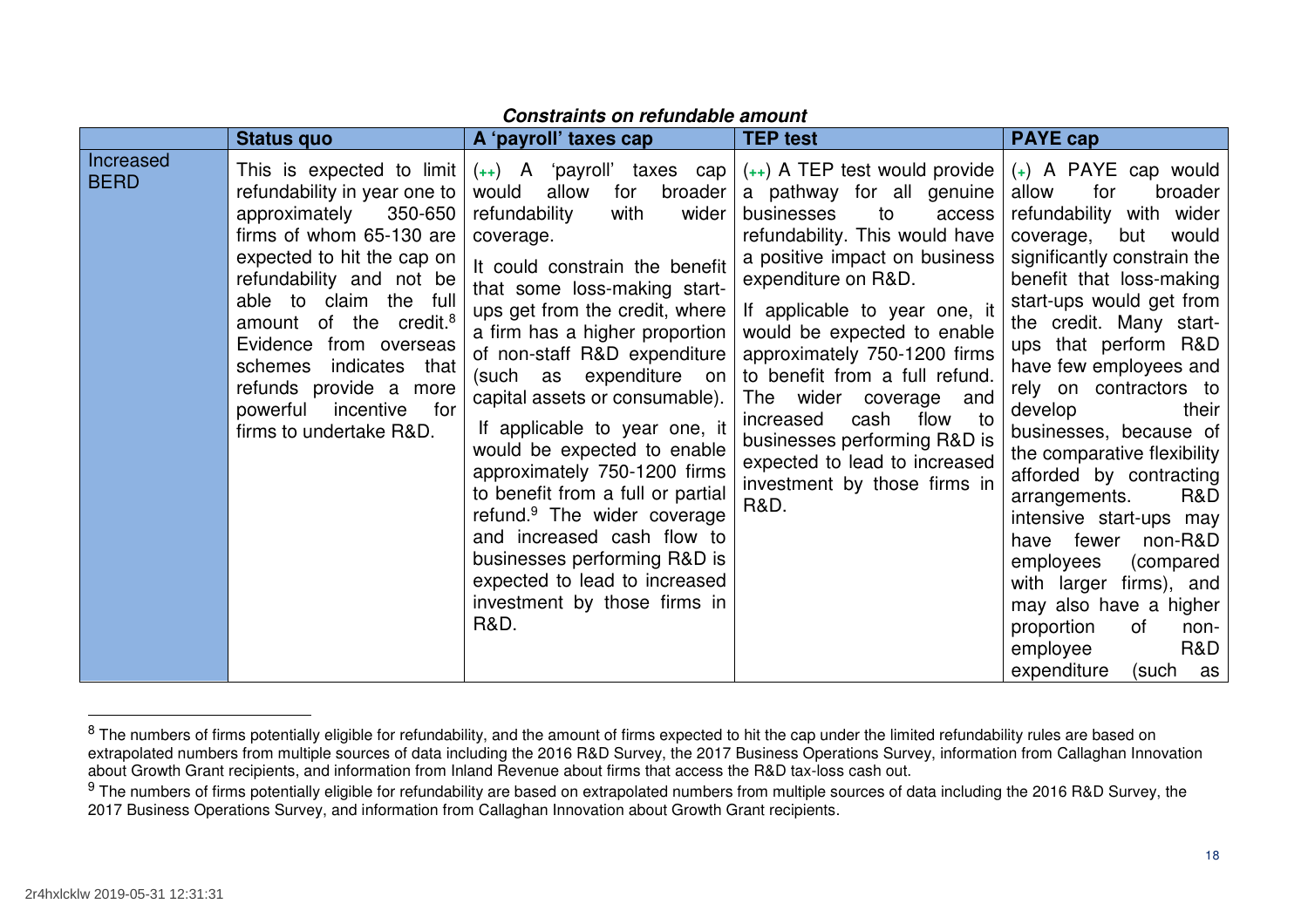|                                                                                            | <b>Status quo</b>                                                                                                                                                                                        | A 'payroll' taxes cap                                                                                                                                                                                                                                                                             | <b>TEP test</b>                                                                                                                                                                                                                                                                                                                                                                                                                                           | <b>PAYE cap</b>                                                                                                                                                                                         |
|--------------------------------------------------------------------------------------------|----------------------------------------------------------------------------------------------------------------------------------------------------------------------------------------------------------|---------------------------------------------------------------------------------------------------------------------------------------------------------------------------------------------------------------------------------------------------------------------------------------------------|-----------------------------------------------------------------------------------------------------------------------------------------------------------------------------------------------------------------------------------------------------------------------------------------------------------------------------------------------------------------------------------------------------------------------------------------------------------|---------------------------------------------------------------------------------------------------------------------------------------------------------------------------------------------------------|
|                                                                                            |                                                                                                                                                                                                          |                                                                                                                                                                                                                                                                                                   |                                                                                                                                                                                                                                                                                                                                                                                                                                                           | expenditure on capital<br>assets or consumables).<br>This would<br>limit the<br>impact on business R&D<br>expenditure undertaken<br>by this sector.                                                     |
| Mitigation<br>of <sub>1</sub><br>risk<br>fraud<br>maintaining the<br>scheme's<br>integrity | Limited<br>refundability<br>mitigates some risk of<br>large, one-off fraud, but<br>not<br>provide<br>does<br>protection<br>against<br>potentially high numbers<br>οf<br>smaller<br>fraudulent<br>claims. | $(++)$ A 'payroll' taxes cap<br>would significantly mitigate the<br>risk of fraudulent claims, as<br>firms could not take out more<br>from the tax system than they<br>put in.                                                                                                                    | (a) A TEP test would mitigate<br>some of the risk of fraudulent<br>claims. However, overseas<br>experience<br>that<br>suggests<br>certification<br>0f<br><b>TEP</b><br>by<br>external professionals<br>may<br>not be sufficiently robust, and<br>that requiring Inland Revenue<br>to conduct additional checks<br>TEP might<br>for<br>lead<br>to<br>administration<br>resources<br>being focused on audit rather<br>than the approval of R&D<br>activity. | $(++)$ A PAYE cap would<br>significantly mitigate the<br>risk of fraudulent claims,<br>as firms could not take<br>out more from the tax<br>system than they put in.                                     |
| <b>Minimise</b><br>compliance<br>costs                                                     | The year one refundability<br>rules use the corporate<br>eligibility<br>and<br>wage<br>intensity criteria from the<br>R&D tax loss cash-out<br>rules, which are relatively<br>complex.                   | (o) Compliance costs to firms<br>under a 'payroll' taxes cap<br>should either decrease or stay<br>same. The proposed<br>the<br>constraint on refunds will not<br>apply to<br>the<br>majority<br>of<br>claimants<br>and<br>is easy to<br>understand.<br>Overall,<br>compliance costs are likely to | (-) A TEP test with a range of<br>measures that<br>businesses<br>could choose<br>from would<br>mean they could select the<br>one that imposes the least<br>additional compliance costs.<br>However, if a firm chose to<br>obtain<br>professional<br>certification<br>undergo<br>or                                                                                                                                                                        | (a) A PAYE cap would be<br>simple and have<br>low<br>compliance<br>costs<br>for<br>firms.<br>Overall,<br>compliance<br>costs<br>are<br>likely to decrease, but<br>this effect is likely to be<br>small. |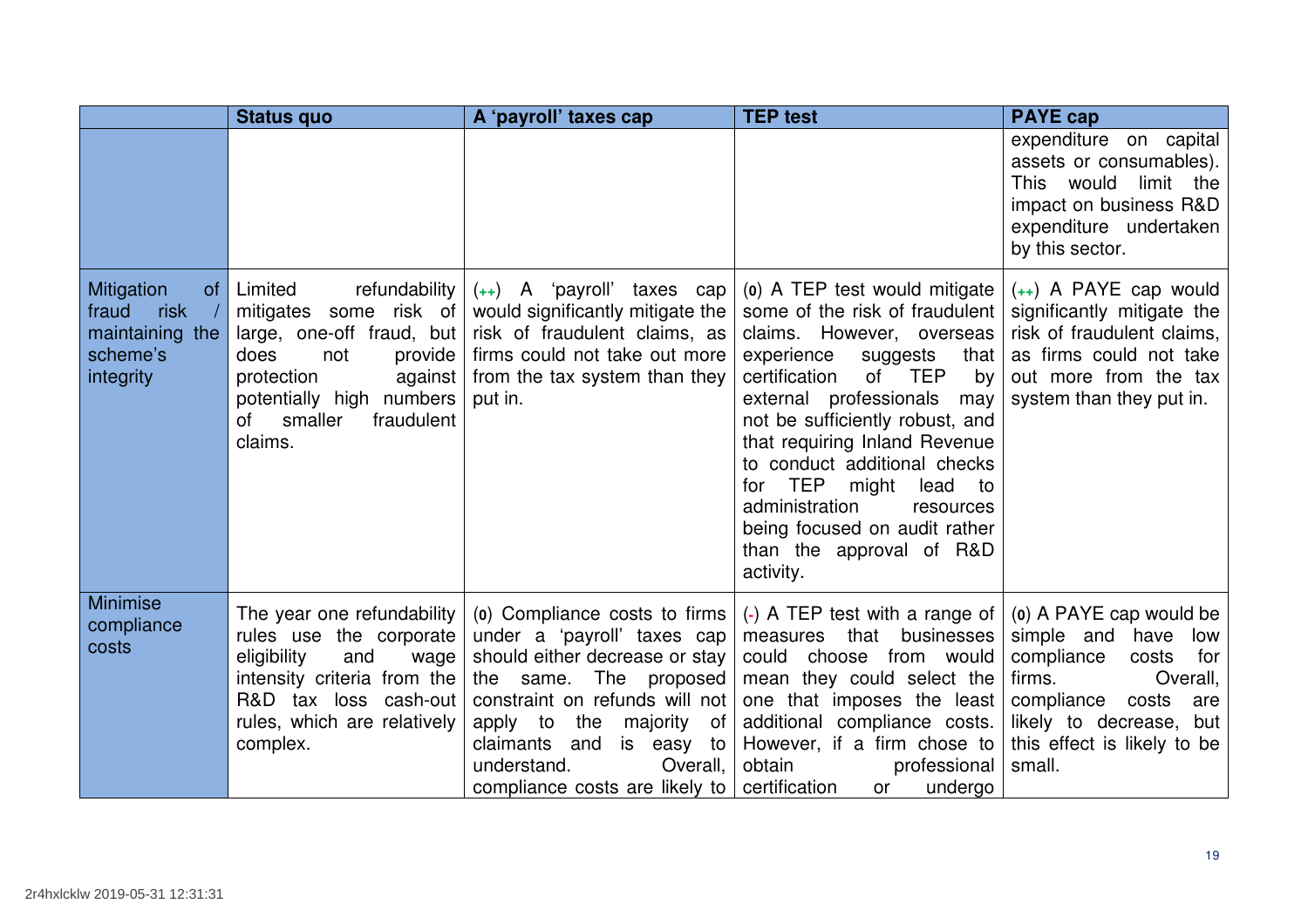|                                                          | <b>Status quo</b>                                                                                                                                                                                                                                                                                                                                                                                                                                         | A 'payroll' taxes cap                                                                                                                                                                                                                                                                              | <b>TEP test</b>                                                                                                                                                                                                                                                                                                                                                                       | <b>PAYE cap</b>                                                                                                                                                                                                                                                                                                                                                  |
|----------------------------------------------------------|-----------------------------------------------------------------------------------------------------------------------------------------------------------------------------------------------------------------------------------------------------------------------------------------------------------------------------------------------------------------------------------------------------------------------------------------------------------|----------------------------------------------------------------------------------------------------------------------------------------------------------------------------------------------------------------------------------------------------------------------------------------------------|---------------------------------------------------------------------------------------------------------------------------------------------------------------------------------------------------------------------------------------------------------------------------------------------------------------------------------------------------------------------------------------|------------------------------------------------------------------------------------------------------------------------------------------------------------------------------------------------------------------------------------------------------------------------------------------------------------------------------------------------------------------|
|                                                          |                                                                                                                                                                                                                                                                                                                                                                                                                                                           | decrease, but this effect is<br>likely to be small.                                                                                                                                                                                                                                                | additional checks by Inland<br>would<br>Revenue<br>there<br>be<br>material<br>potentially<br>compliance<br>Overall,<br>costs.<br>compliance<br>costs<br>may be<br>higher.                                                                                                                                                                                                             |                                                                                                                                                                                                                                                                                                                                                                  |
| <b>Maximise</b><br>business<br>certainty<br>over<br>time | Provides some uncertainty<br>firms'<br>eligibility for<br>as<br>refundability depends on<br>the<br>meeting<br>wage<br>criteria<br>intensity<br>each<br>year. It also generates<br>uncertainty about ability to<br>take advantage of the Tax<br>Incentive because the low<br>refundable<br>cap<br>on<br>amounts<br>means<br>more<br>credits must be carried<br>forward to future years<br>and may be lost due to<br>shareholder<br>continuity<br>breaches. | provide increased business<br>certainty,<br>with broad<br>and<br>simple<br>eligibility<br>for<br>refundability. Receipt of cash  <br>refunds each year rather than<br>having to carry forward credits<br>that may be lost due to<br>continuity<br>breaches<br>will<br>increase business certainty. | (+) A 'payroll' taxes cap would $(+)$ A TEP test would provide<br>business<br>certainty<br>that<br>refundability<br>be<br>could<br>accessed by pursuing one of<br>the available options. Receipt<br>of cash refunds each year<br>rather than having to carry<br>forward credits that may be<br>lost<br>due<br>continuity<br>to<br>will<br>breaches<br>increase<br>business certainty. | $(+)$ A PAYE cap would<br>provide relative business<br>certainty,<br>with<br>the<br>refundable<br>amount<br>changing based on what<br>a firm pays<br>to<br>its<br>employees. Receipt of<br>cash refunds each year<br>rather than having to<br>carry forward credits that<br>may be lost due to<br>continuity breaches will<br>increase<br>business<br>certainty. |
| Administratively<br>feasible                             | high-level<br><b>Based</b><br>on<br>estimates.<br>Inland<br>Revenue's<br>of<br>cost<br>R&D<br>administering<br>the<br>Tax Incentive is forecast<br>\$6m per<br>be up to<br>to<br>annum.                                                                                                                                                                                                                                                                   | (o) A 'payroll' taxes cap would<br>be easy to administer and is<br>expected to have no or<br>negligible additional effects on<br>administrative feasibility.                                                                                                                                       | (-) Most options under a TEP<br>test would<br>be<br>easy to<br>administer, but completing<br>Inland Revenue reviews could<br>increase administrative costs<br>and<br>timeframes.<br>Administrative resources may                                                                                                                                                                      | (o) A PAYE cap would be<br>easy to administer, and<br>is expected to have no or<br>negligible<br>additional<br>effects on administrative<br>feasibility.                                                                                                                                                                                                         |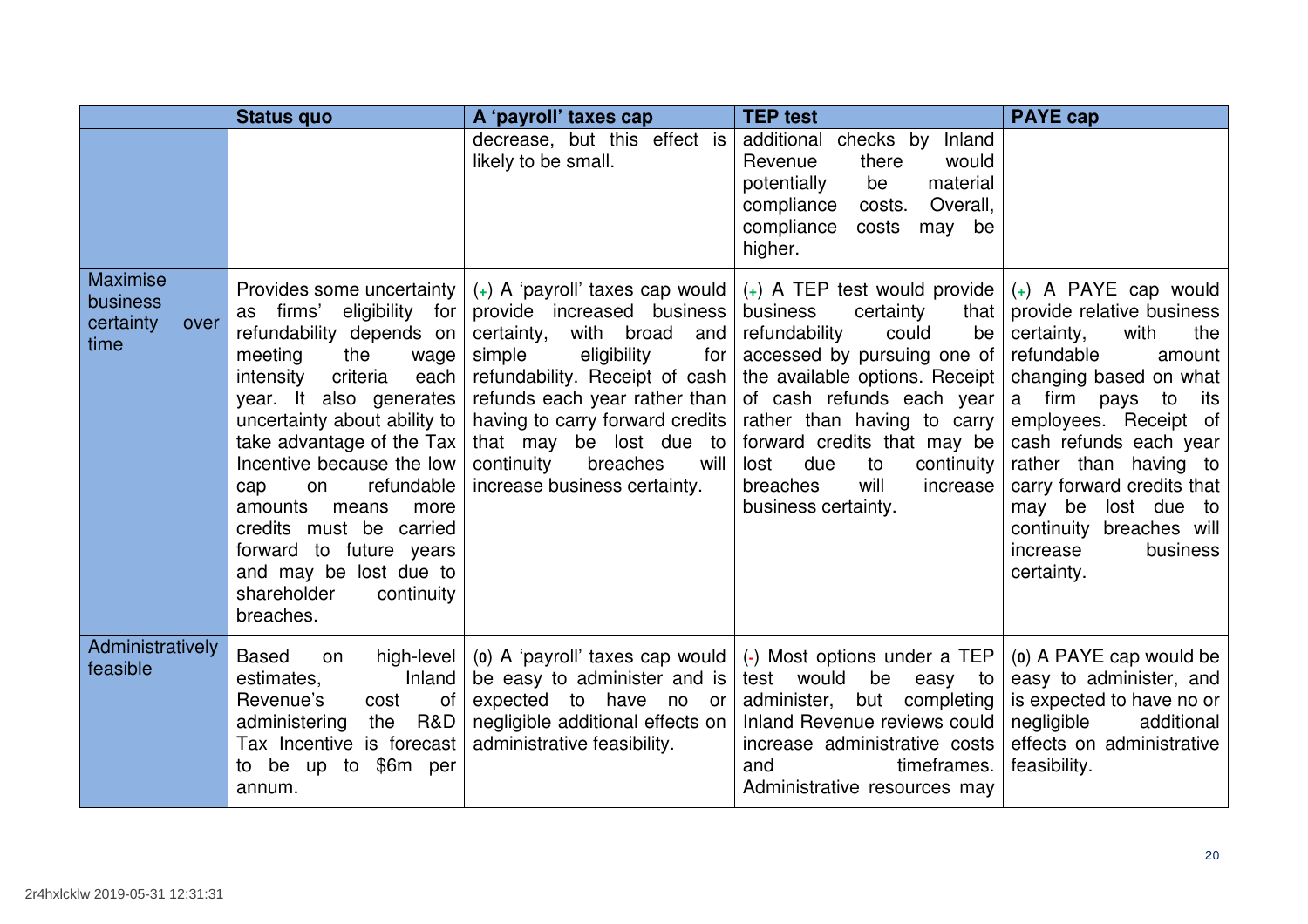| also be required to focus<br>more on audits rather than<br>approving R&D activity.<br>Minimise fiscal<br>(-) We anticipate that allowing<br>(-) We anticipate that allowing<br>Fiscal costs are forecast<br>costs/risk<br>to be \$1,345 million (direct<br>refundability under a 'payroll'<br>refundability under a TEP test<br>allowing<br>costs) plus \$19.5 million<br>taxes cap will increase the<br>will increase the uptake of the<br>uptake of the Tax Incentive.<br>(administration costs) from<br>Tax Incentive. This in turn will<br>1 April 2019 to 30 June<br>This in turn will increase the<br>increase the R&D expenditure                                                                                                                                                                                                                                                                                                                                                                                                                                                                                                                                                                                                                                                                                                                                                                                                                                                                                                                                                                                                                                                                                                                     | <b>Status quo</b> | A 'payroll' taxes cap | <b>TEP</b> test | <b>PAYE cap</b>                                                                                                                                                                                                                                                                                                                                                                                                                                                                                                                   |
|--------------------------------------------------------------------------------------------------------------------------------------------------------------------------------------------------------------------------------------------------------------------------------------------------------------------------------------------------------------------------------------------------------------------------------------------------------------------------------------------------------------------------------------------------------------------------------------------------------------------------------------------------------------------------------------------------------------------------------------------------------------------------------------------------------------------------------------------------------------------------------------------------------------------------------------------------------------------------------------------------------------------------------------------------------------------------------------------------------------------------------------------------------------------------------------------------------------------------------------------------------------------------------------------------------------------------------------------------------------------------------------------------------------------------------------------------------------------------------------------------------------------------------------------------------------------------------------------------------------------------------------------------------------------------------------------------------------------------------------------------------------|-------------------|-----------------------|-----------------|-----------------------------------------------------------------------------------------------------------------------------------------------------------------------------------------------------------------------------------------------------------------------------------------------------------------------------------------------------------------------------------------------------------------------------------------------------------------------------------------------------------------------------------|
|                                                                                                                                                                                                                                                                                                                                                                                                                                                                                                                                                                                                                                                                                                                                                                                                                                                                                                                                                                                                                                                                                                                                                                                                                                                                                                                                                                                                                                                                                                                                                                                                                                                                                                                                                              |                   |                       |                 |                                                                                                                                                                                                                                                                                                                                                                                                                                                                                                                                   |
| R&D expenditure performed<br>2022. In Budget 2018 the<br>performed by firms, and the<br>Government<br>by firms, and the amount<br>amount claimed under the<br>R&D<br>allocated<br>\$1,020 million for the R&D<br>claimed<br>the<br>Tax<br>Tax Incentive. An increase in<br>under<br>Incentive. An increase in<br>itself<br>Tax Incentive, in addition<br>lends<br>amount<br>claims<br>the<br>to<br>to the \$528 million already<br>claims lends itself to increased<br>increased fiscal costs.<br>fiscal costs.<br>allocated<br>Growth<br>for<br>The increased potential for<br>Grants.<br>fraudulent claims leads to a<br>However, the appropriation for<br>fiscal costs.<br>the Tax Incentive in Budget<br>potentially higher fiscal risk.<br>The \$5 million cap would<br>2018 already allows for the<br>However,<br>provide a limit on refundable<br>fiscal cost of full refundability.<br>This is because the existing<br>tax credits, but would not<br>fiscal cost model assumed no<br>the<br>constrain<br>amount<br>of<br>eligible tax credits that could<br>constraint on refundability.<br>fiscal<br>cost<br>of<br>be carried forward and would<br><b>This</b><br>refundability.<br>As discussed previously,<br>if<br>still be a fiscal cost.<br>because<br>the<br>Zealand<br><b>New</b><br>were<br>to<br>fiscal<br>cost<br>R&D<br>However, the appropriation for<br>experience<br>growth<br>the Tax Incentive in Budget<br>equivalent to the refundable<br>on refundability.<br>2018 already allows for the<br>part of the Australian scheme,<br>we have estimated that it<br>fiscal cost of full refundability.<br>might add approximately \$40<br>This is because the existing<br>million (over the period of the   fiscal cost model assumed no |                   |                       |                 | (-) We anticipate that<br>refundability<br>under a PAYE cap will<br>increase the uptake of<br>the Tax Incentive. This in<br>turn will increase the<br>expenditure<br>performed by firms, and<br>claimed<br>under the Tax Incentive.<br>An increase in claims<br>lends itself to increased<br>the<br>appropriation for the Tax<br>Incentive in Budget 2018<br>already allows for the<br>full<br>is is<br>existing<br>model<br>assumed no constraint<br>As discussed previously,<br>if New Zealand were to<br>experience R&D growth |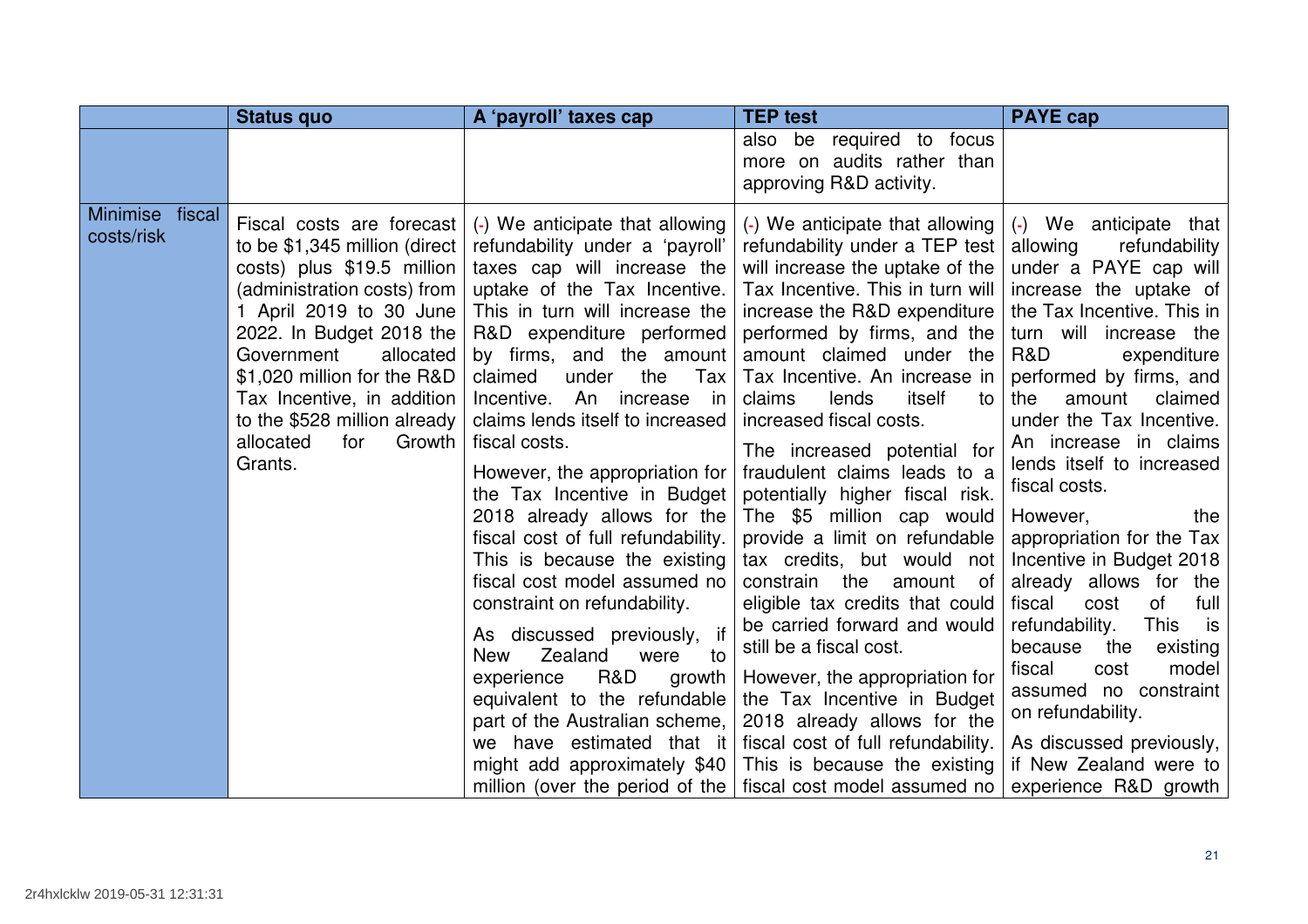| <b>Status quo</b> | A 'payroll' taxes cap                                                                                                                                                                                                                                                                                                                                                          | <b>TEP test</b>                                                                                                                                                                                                                                                                                                                                                                                                                                                                                                                                                                                                                                                               | <b>PAYE cap</b>                                                                                                                                                                                                                                                                                                                                                                                                                                                                                                                                                         |
|-------------------|--------------------------------------------------------------------------------------------------------------------------------------------------------------------------------------------------------------------------------------------------------------------------------------------------------------------------------------------------------------------------------|-------------------------------------------------------------------------------------------------------------------------------------------------------------------------------------------------------------------------------------------------------------------------------------------------------------------------------------------------------------------------------------------------------------------------------------------------------------------------------------------------------------------------------------------------------------------------------------------------------------------------------------------------------------------------------|-------------------------------------------------------------------------------------------------------------------------------------------------------------------------------------------------------------------------------------------------------------------------------------------------------------------------------------------------------------------------------------------------------------------------------------------------------------------------------------------------------------------------------------------------------------------------|
|                   | appropriation) to our estimates<br>of the fiscal costs of the R&D<br>Tax Incentive.<br>If this \$40 million were added<br>to the forecast costs of full<br>refundability, it would still be<br>within<br>the<br>existing<br>appropriation (which has an<br>approximate buffer of \$200<br>million). Therefore, no further<br>appropriation<br>being<br><b>is</b><br>requested. | constraint on refundability.<br>As discussed previously, if<br>Zealand<br>to<br>New<br>were<br>R&D<br>experience<br>growth<br>equivalent to the refundable<br>part of the Australian scheme,<br>we have estimated that it<br>might add approximately \$40<br>million (over the period of the<br>appropriation)<br>to<br>our<br>estimates of the fiscal costs of<br>the R&D Tax Incentive.<br>If this \$40 million were added<br>to the forecast costs of full<br>refundability, it would still be<br>within<br>the<br>existing<br>appropriation (which has an<br>approximate buffer of \$200<br>million). Therefore, no further<br>is<br>appropriation<br>being<br>requested. | the<br>equivalent<br>to<br>refundable part of<br>the<br>Australian scheme, we<br>have estimated that it<br>might add approximately<br>\$40 million (over the<br>period<br>0f<br>the<br>appropriation)<br>to<br>our<br>estimates of the fiscal<br>costs of the R&D Tax<br>Incentive.<br>If this \$40 million were<br>added to the forecast<br>costs of full refundability,<br>it would still be within the<br>existing<br>appropriation<br>(which<br>has<br>an<br>approximate buffer of<br>\$200 million). Therefore,<br>no further appropriation<br>is being requested. |

- **Key: ++** much better than doing nothing/the status quo
	- **<sup>+</sup>**better than doing nothing/the status quo
	- **0 about the same as doing nothing/the status quo**
	- worse than doing nothing/the status quo
	- **--** much worse than doing nothing/the status quo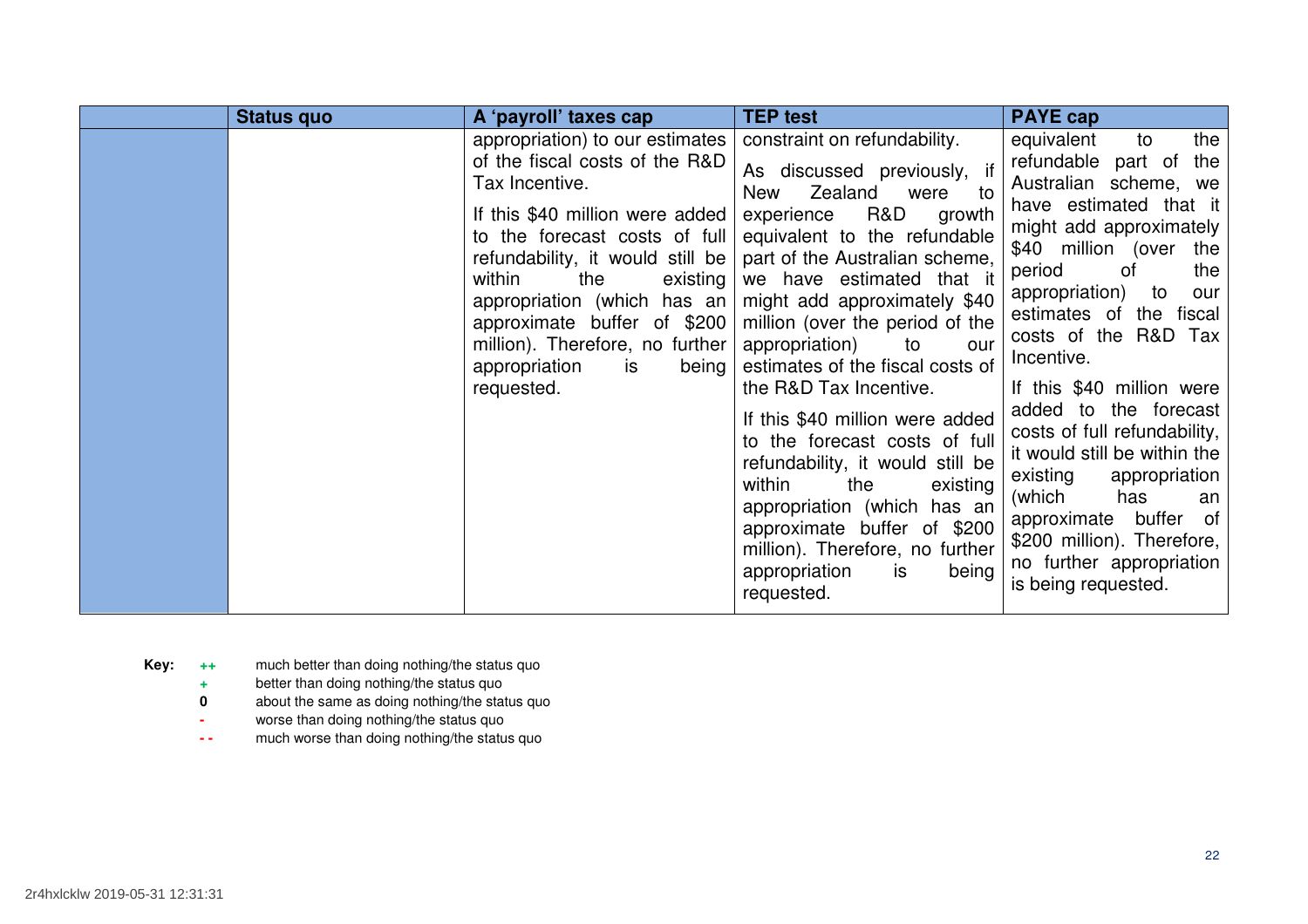# **Section 5: Conclusions**

# **5.1 What option, or combination of options, is likely best to address the problem, meet the policy objectives and deliver the highest net benefits?**

# Which entities will be eligible for a refund

 Based on the above analysis, the preferred combination of options is for general business entities and levy bodies to be eligible for refundability, and for charities, local authorities, and other organisations that receive (non-dividend) exempt income to be ineligible. The effect of these options is that many more business entities would be eligible for refundability, while not bringing in entities that already receive substantial benefits from operating outside of the tax system. This would be a positive change for listed companies, partnerships, trusts, levy bodies and Māori businesses, and would explicitly exclude charities, local authorities, and other tax-exempt organisations, providing clarity in the law.

# Constraints on refundable amount

 Based on the above analysis, the two leading options are a 'payroll' taxes cap and a PAYE cap. Both options would significantly mitigate the risk of fraudulent claims, as firms could not take out more from the tax system than they put in. They would be simple, have low compliance costs for firms, and be easy to administer. They would provide increased business certainty, with broad and simple eligibility for refundability. The preferred option is to constrain refundability by a 'payroll' taxes cap, because this would have a greater impact on BERD, with a comparatively lesser constraint imposed on the benefit received by loss-making start-ups in particular.

# Benefits of proposed broader refundability

 The broader refundability proposed will better support the Government's objectives of incentivising increased BERD. Providing refundable tax credits to businesses that have insufficient tax liability is a key element of the effectiveness of the R&D Tax Incentive in achieving significant growth in BERD.

 Broadening the refundability available from that provided for year one of the R&D Tax Incentive will broaden the reach and effect of the R&D Tax Incentive. Businesses will receive the financial support of the R&D Tax Incentive earlier or, in some instances, will actually get a benefit where they previously would not have.

 The key advantage to a refundable tax credit is it provides cash closer to the point when firms, particularly R&D intensive firms, are undertaking their R&D. Broader refundability will provide increased certainty to businesses, with broad and simple eligibility, and receipt of cash refunds each year rather than having to carry forward credits that may be lost due to continuity breaches.

 The refundability available in year one is expected to be limited to approximately 350- 650 firms, and 65-130 of those are expected to hit the cap on refundability. The proposed broader refundability has simpler eligibility criteria, and would be available to a larger number of firms, estimated at 750-1200 firms in 2019 (or 550-1100 firms, after allowing for some firms to remain on the Callaghan Innovation Growth Grant).

 The wider coverage and increased cash flow to businesses performing R&D is expected to lead to increased R&D investment by those businesses.

 Increased coverage of R&D-performing firms (and higher incentives for firms to engage in R&D) is expected to result in an increase in innovative activity,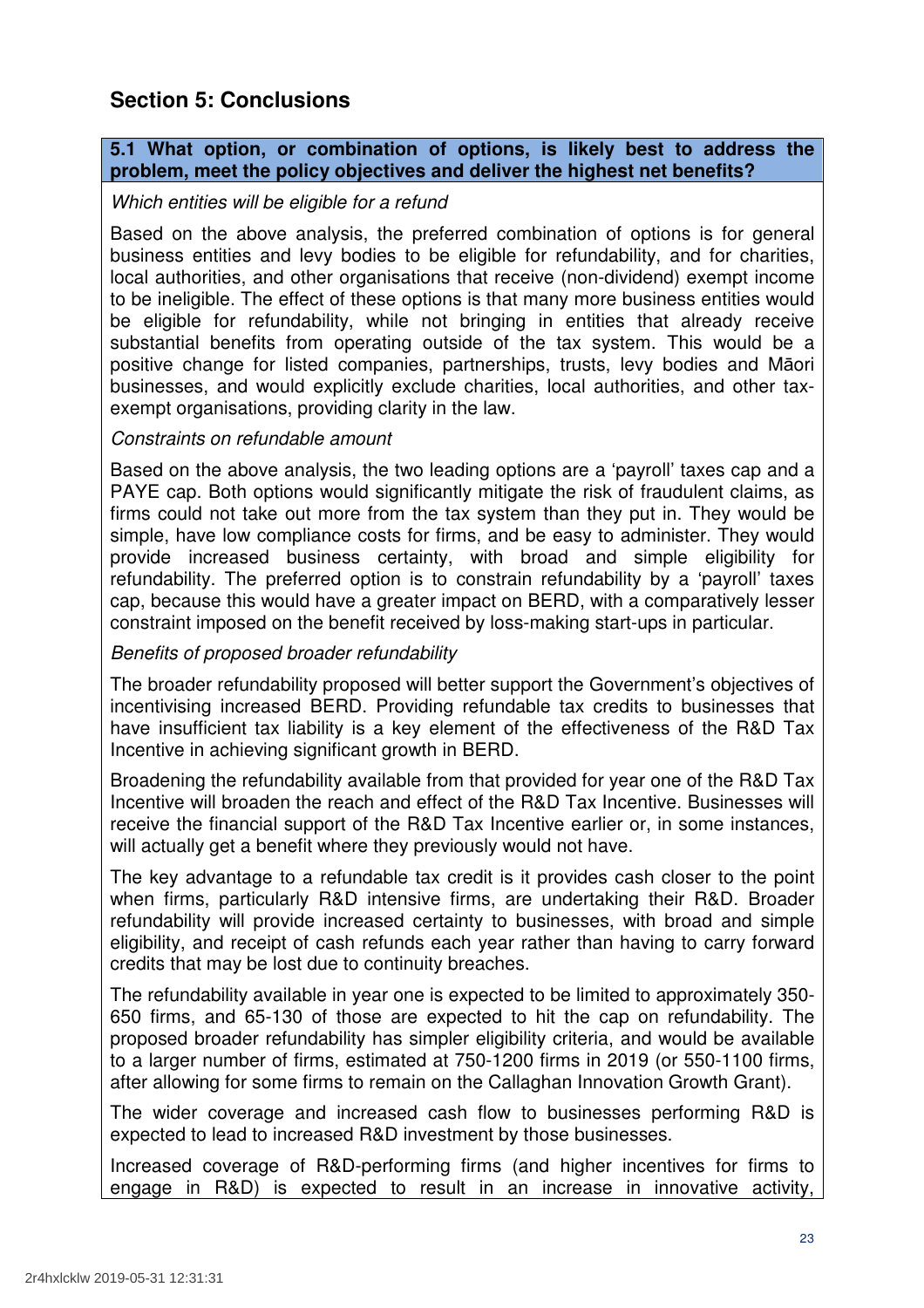employment, and labour productivity growth, particularly among firms that did not qualify for limited refundability. A higher level of R&D expenditure will result in greater spillover benefits to other participants in the economy.

 The proposed constraint on refundability is not anticipated to restrict refunds for the vast majority of R&D performers. It means that all firms would have some immediate benefit and a few would have less than full refundability. Given the R&D Tax Incentive scheme is relatively broad and accessible, the proposed refundability restrictions do not fundamentally alter the incentives of the scheme. Overall, and compared with most other jurisdictions, the proposed policy represents a comprehensive approach to refundability.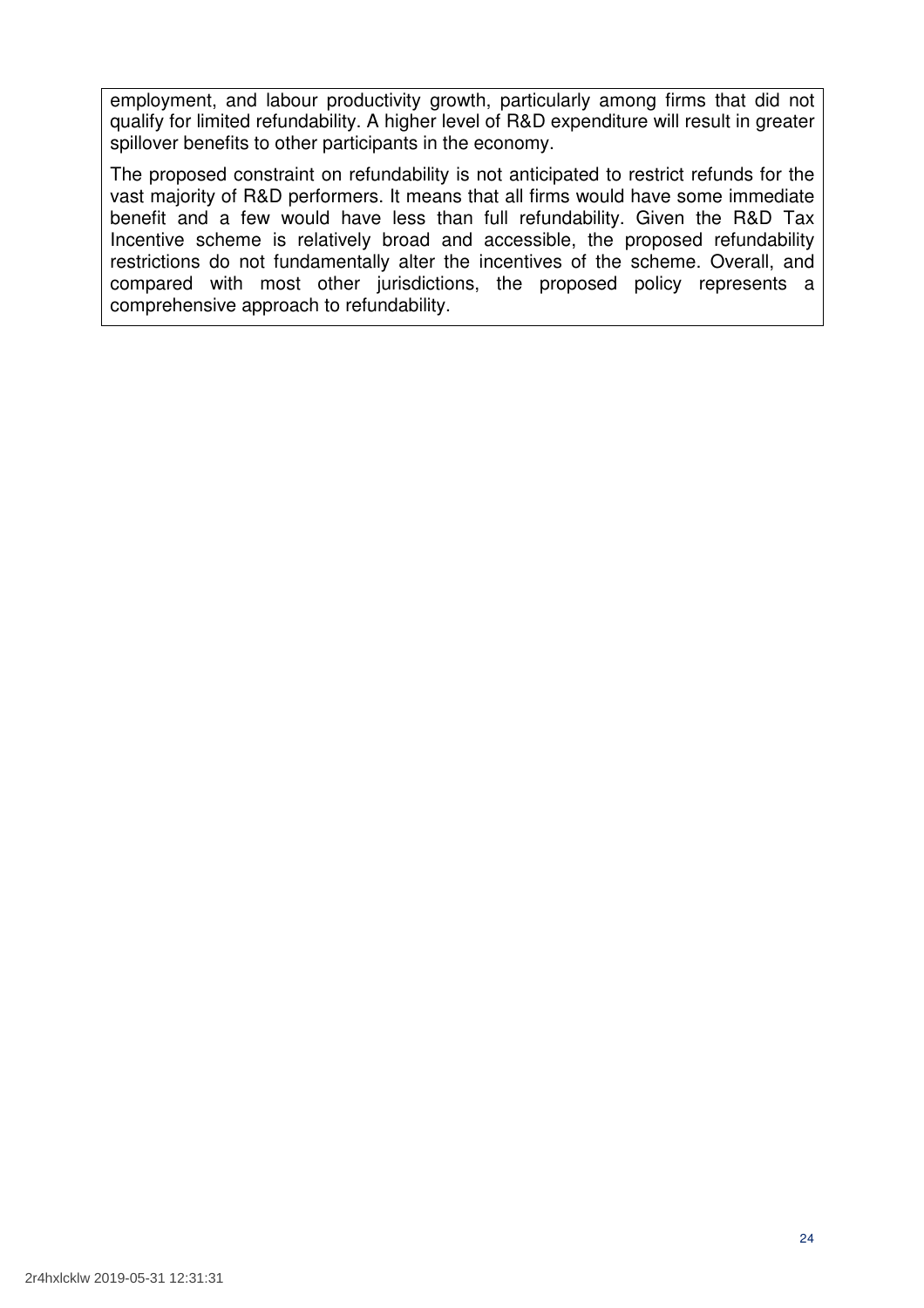# **5.2 Summary table of costs and benefits of the preferred approach**

| <b>Affected</b> | Comment: nature of cost or benefit, risks | Impact | <b>Evidence</b> |
|-----------------|-------------------------------------------|--------|-----------------|
| parties         |                                           |        | certainty       |

|                         | Additional costs of proposed approach, compared to taking no action                                                                                                                                     |                                                                                                                                                                                                                                                                                                                       |     |
|-------------------------|---------------------------------------------------------------------------------------------------------------------------------------------------------------------------------------------------------|-----------------------------------------------------------------------------------------------------------------------------------------------------------------------------------------------------------------------------------------------------------------------------------------------------------------------|-----|
| R&D performing<br>firms | Compliance costs                                                                                                                                                                                        | No need to quantify because negligible.                                                                                                                                                                                                                                                                               |     |
| Administering<br>agency | Administration costs                                                                                                                                                                                    | No need to quantify because negligible.                                                                                                                                                                                                                                                                               |     |
| Wider<br>government     | Higher fiscal costs because of wider coverage of firms<br>and more incentive to claim. The cost of the Tax<br>Incentive will continue to be met from Vote: BSI and<br>managed by MBIE in a similar way. | Potentially higher fiscal costs of R&D Tax<br>Incentive, up to approximately \$40 million (over<br>the period of the appropriation). No change<br>required to appropriation which includes full<br>refundability and covers additional \$40 million<br>'estimate' (within an approximate buffer of \$200<br>million). | Low |
| Other parties           | No anticipated costs.                                                                                                                                                                                   | \$0                                                                                                                                                                                                                                                                                                                   |     |
| Total monetised<br>cost |                                                                                                                                                                                                         | Higher fiscal costs of R&D Tax Incentive, of up<br>to approximately \$40 million (over the period of<br>the appropriation). No change required to<br>appropriation which includes full refundability<br>and covers additional \$40 million 'estimate'<br>(within an approximate buffer of \$200 million).             | Low |
| Non-monetised<br>costs  |                                                                                                                                                                                                         | n/a                                                                                                                                                                                                                                                                                                                   |     |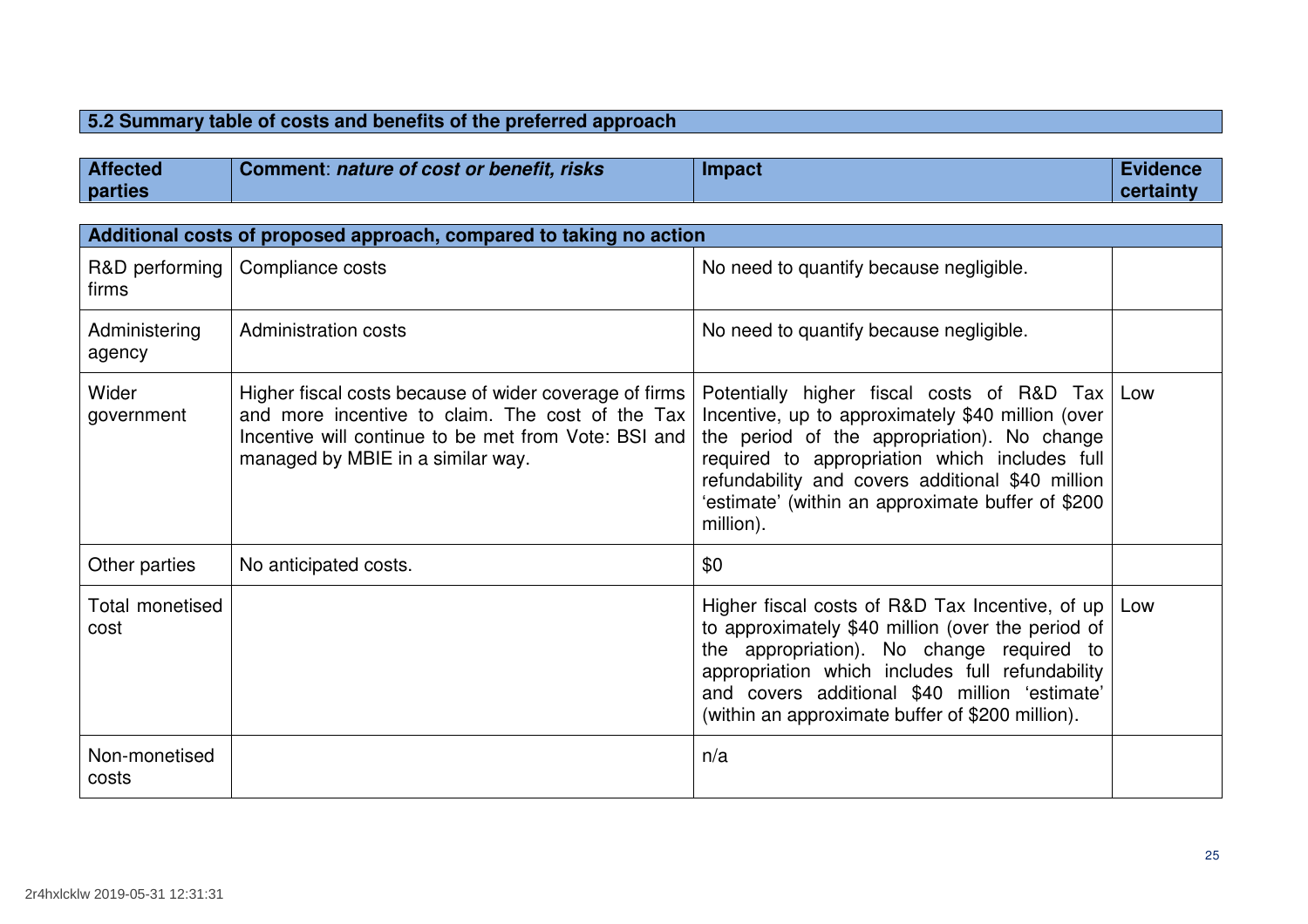|                            | Expected benefits of proposed approach, compared to taking no action                                                                                                                                                                                                                                                                                                                                                                                                                                                                                                                                                                                 |                                               |                  |
|----------------------------|------------------------------------------------------------------------------------------------------------------------------------------------------------------------------------------------------------------------------------------------------------------------------------------------------------------------------------------------------------------------------------------------------------------------------------------------------------------------------------------------------------------------------------------------------------------------------------------------------------------------------------------------------|-----------------------------------------------|------------------|
| R&D<br>performing<br>firms | Eligible firms will receive a refundable tax credit   Higher R&D up to potentially an additional<br>equivalent to 15% of their eligible R&D expenditure, up<br>to a cap of the amount of 'payroll' taxes paid per year,<br>plus tax credits resulting from payments to approved<br>research providers <sup>10</sup> . For existing Growth Grants this is<br>roughly equivalent to a 20% pre-tax subsidy (as per the<br>Growth Grant), <sup>11</sup> all else being equal. <sup>12</sup> For non-<br>recipients of a Growth Grant this will be an increased<br>subsidy. These benefits are equivalent to the costs to<br>wider government (as above). | \$250 million, with corresponding spillovers. | Medium<br>Medium |
|                            | In addition, firms receiving new or additional funding<br>are expected to employ more staff and increase labour<br>productivity growth, but effects have not been<br>monetised.                                                                                                                                                                                                                                                                                                                                                                                                                                                                      |                                               |                  |
| Administering<br>agency    | None                                                                                                                                                                                                                                                                                                                                                                                                                                                                                                                                                                                                                                                 | 0                                             | n/a              |
| Wider<br>government        | Higher investment in R&D and resulting business<br>innovation expected to result in more productivity<br>growth over time, leading to higher incomes and hence<br>tax paid, but effects have not been monetised.                                                                                                                                                                                                                                                                                                                                                                                                                                     | Medium                                        | Low              |
| Other parties              | Higher investment in R&D is expected to generate<br>positive spillovers to rest of the economy (other firms,                                                                                                                                                                                                                                                                                                                                                                                                                                                                                                                                         | Medium                                        | Low              |

 $10$  The cap will not apply to organisations established by statue.

<sup>&</sup>lt;sup>11</sup> Given a 28% corporate tax rate, a 20% subsidy pre-tax corresponds to 14.4% subsidy after tax, which is less generous than a 15% tax credit for firms that have a sufficient tax liability (or will have in the future) against which to apply the tax credit. Firms with insufficient tax liability will be able to refund their 15% tax credit, up to the proposed cap amount. The maximum amount paid under a Growth Grant to firms in tax loss is \$5 million per year.

<sup>&</sup>lt;sup>12</sup> Assuming eligible R&D expenditure is the same.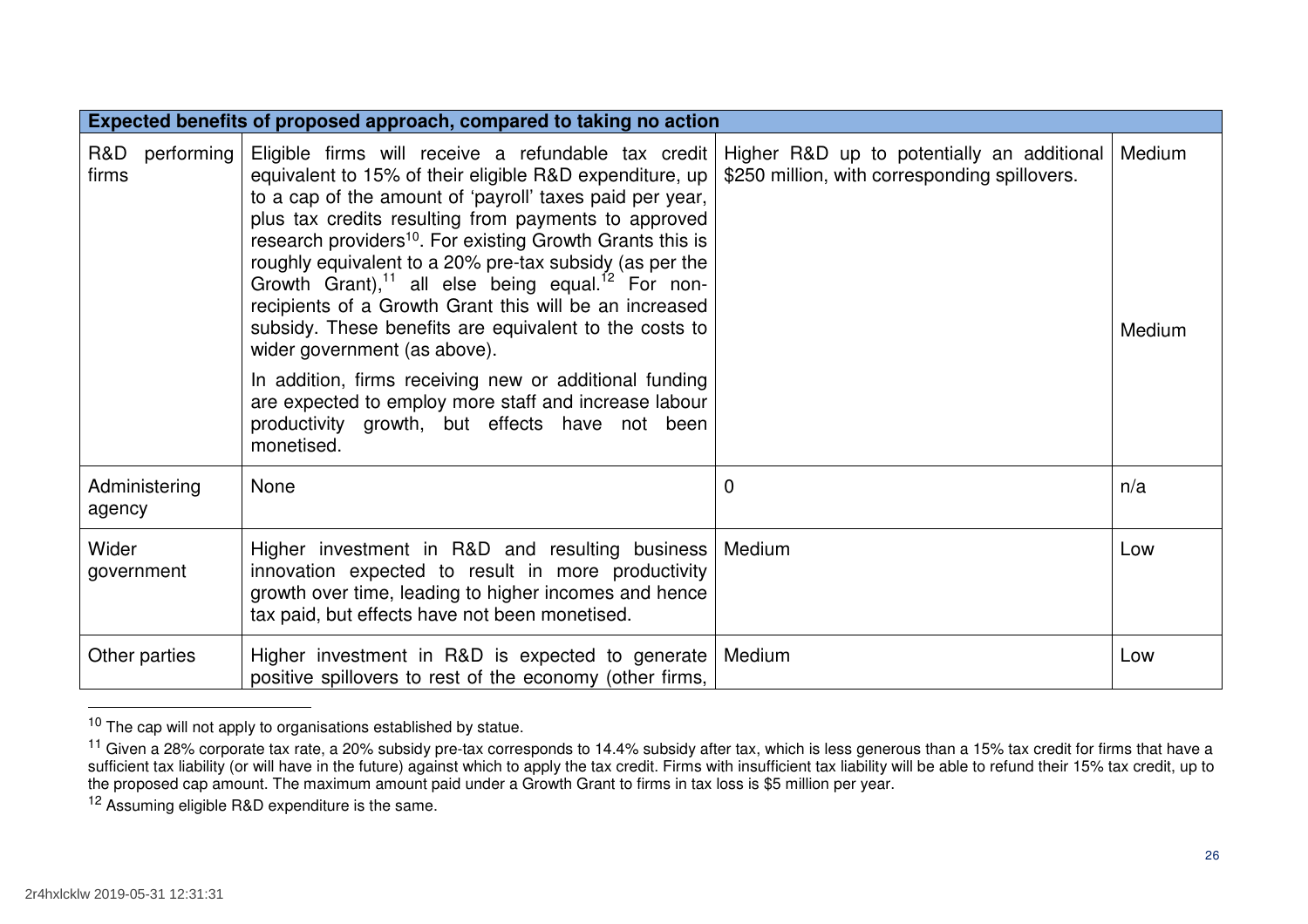|                                   | but effects have not<br>researchers,<br>been<br>etc.),<br>monetised.                                                                                                                                                                                                   |                                                                                             |               |
|-----------------------------------|------------------------------------------------------------------------------------------------------------------------------------------------------------------------------------------------------------------------------------------------------------------------|---------------------------------------------------------------------------------------------|---------------|
| monetised<br>Total<br>benefit     |                                                                                                                                                                                                                                                                        | Higher R&D up to potentially an additional<br>\$250 million, with corresponding spillovers. | Low           |
| Non-monetised<br>benefits         |                                                                                                                                                                                                                                                                        | High                                                                                        |               |
| General business<br>entities      | Listed companies, partnerships and trusts will be<br>eligible for refundability, and there will be no wage<br>intensity requirement. This will allow most Māori<br>organisations to be eligible. This provides clarity and<br>will support investment in business R&D. | Medium                                                                                      | <b>Medium</b> |
| Levy bodies                       | Levy bodies will be eligible for refundability. This will<br>support investment in business R&D and provides<br>clarity that ensures levy body members will not be<br>disincentivised to fund their R&D through their levy<br>body.                                    | High                                                                                        | High          |
| <b>Charities</b>                  | Clarity is provided that charities and their wholly-owned $\vert 0 \rangle$<br>entities will be ineligible for the Tax Incentive, while<br>partially controlled business entities could be eligible.                                                                   |                                                                                             |               |
| <b>Local authorities</b>          | Clarity is provided that local authorities, as well as $ 0\rangle$<br>entities controlled by or associated with local<br>authorities, will be ineligible for the Tax Incentive.                                                                                        |                                                                                             |               |
| Other tax-exempt<br>organisations | Clarity is provided that other tax-exempt organisations $\vert 0 \rangle$<br>will be ineligible for the Tax Incentive.                                                                                                                                                 |                                                                                             |               |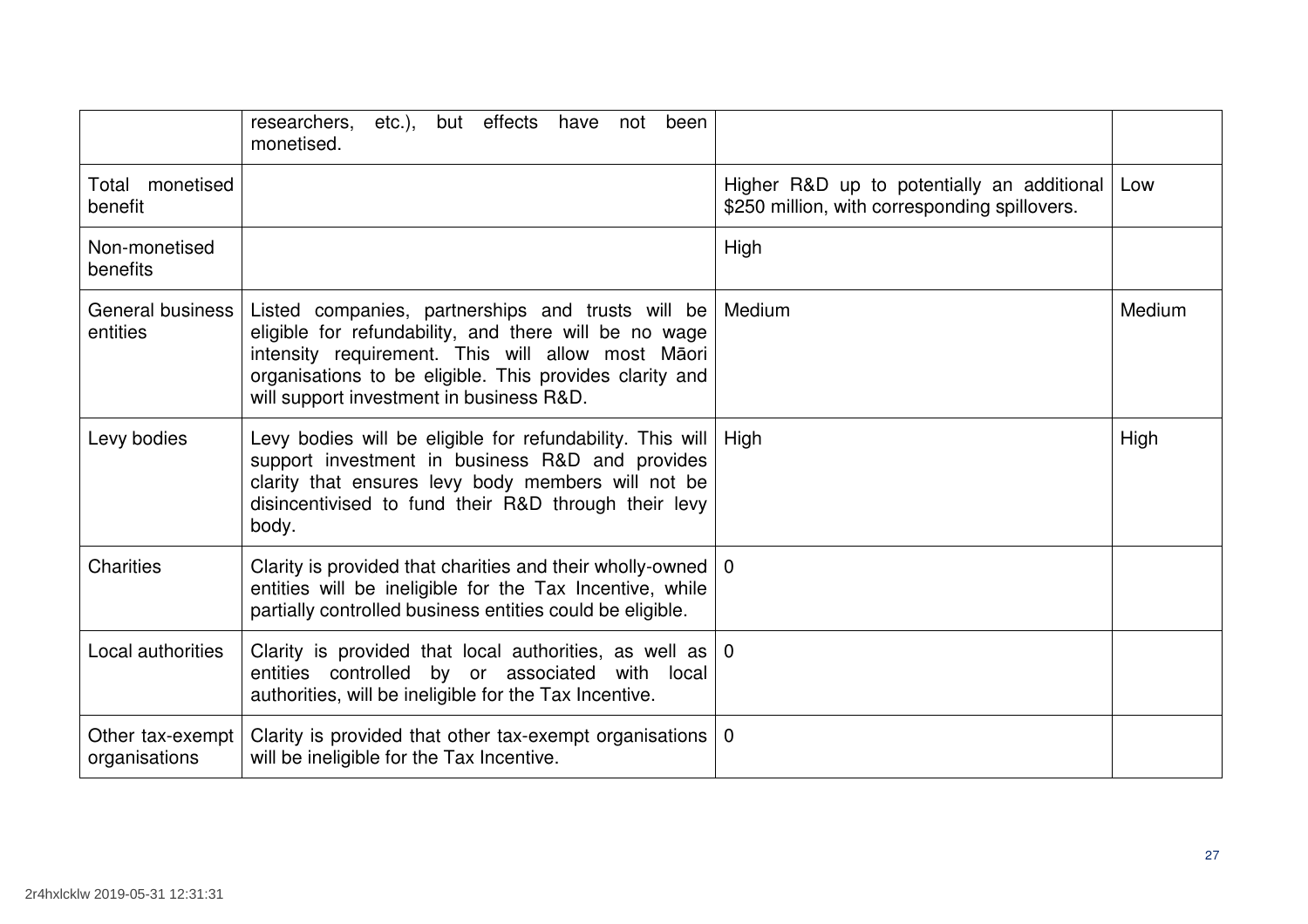# **5.3 What other impacts is this approach likely to have?**

 There is a potential risk that by providing broader refundability, businesses are motivated to recharacterise non-R&D expenditure as R&D expenditure or make fraudulent claims.

 The Tax Incentive has been designed to reduce the likelihood of, and opportunities to recharacterise non-R&D expenditure. This includes requiring a close nexus between the R&D activity and the expenses claimed.

 The proposal to broaden eligibility for refundability includes a 'payroll' taxes cap on refunds to mitigate the fraud, fiscal, and integrity risks associated with paying out cash.

 Businesses would be entitled to a full refund of their R&D tax credits, to the extent their R&D tax credits are equal to or less than the amount of 'payroll' taxes paid in the relevant income year.<sup>13</sup>

 Payments to Approved Research Providers are not included in the cap as it will be easy to verify that these payments have actually been incurred by a firm. Levy bodies are not subject to the cap due to reduced risk that refunded R&D tax credits will be unrecoverable, and some may have low 'payroll' taxes where R&D is largely contracted out.

 Additional measures to mitigate risk include a sample of claims being audited each year, and an in-year approval process (included in the Act), which requires claimants to obtain approval of their R&D activities before they file a claim for their R&D tax credits. The \$50,000 minimum threshold of eligible expenditure (included in the Act) is also an important measure in preventing a flood of smaller, lower-quality claims.

# **5.4 Is the preferred option compatible with the Government's "expectations for the design of regulatory system"?**

 There is no incompatibility between this regulatory proposal and the Government's 'Expectations for the design of regulatory systems'.

# **Section 6: Implementation and operation**

# **6.1 How will the new arrangements work in practice?**

 Legislation will need to be enacted to give effect to broader refundability. It is proposed that broader refundability come into effect from businesses' 2020/21 income year. Therefore, it is proposed that the legislative changes needed to give effect to broader refundability be included in a tax bill scheduled to be introduced in June 2019, which would make changes to the Income Tax Act 2007 and the Tax Administration Act 1994.

 Inland Revenue is leading implementation of the R&D Tax Incentive through the tax system, and will also be responsible for implementing broader refundability. Inland Revenue will identify and mitigate operational risk so that broader refundability can be delivered successfully. Inland Revenue has the necessary capabilities and capacity to implement broader refundability through its systems.

<sup>&</sup>lt;sup>13</sup> Payroll taxes would include PAYE, FBT, employer superannuation contribution tax (ESCT) and withholding tax on schedular payments (WT).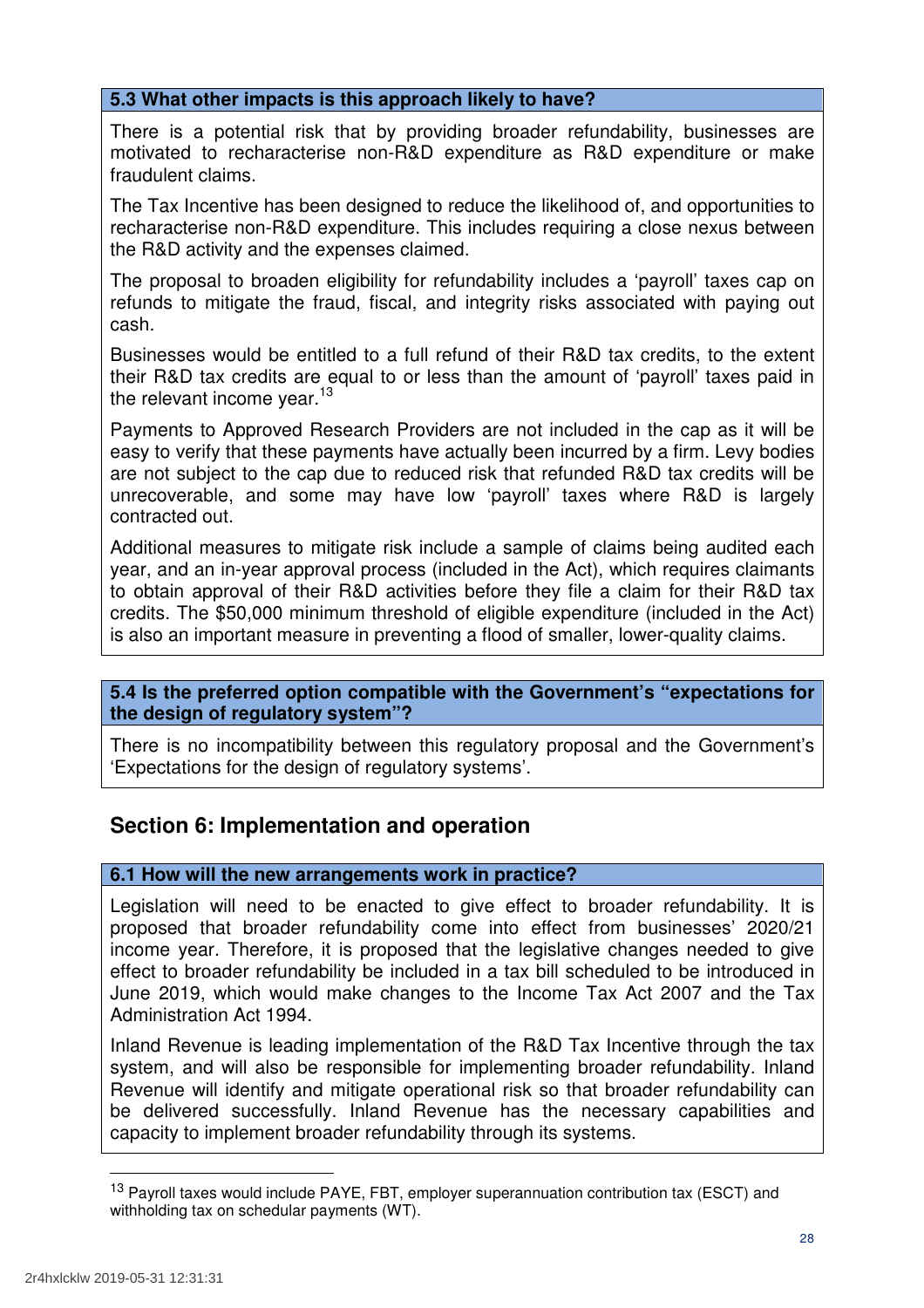It is expected that broader refundability will pose minimal compliance and administrative costs. No material change is expected for the R&D supplementary return. Instead of carrying forward non-refundable R&D tax credits, most firms will be able to receive R&D tax credit refunds. Any increase in administrative costs would be negligible, because Inland Revenue intends to carry out checks and reviews on claims from year one. The existing core team of Inland Revenue and Callaghan Innovation officials will continue to work on claims after broader refundability is introduced.

 Inland Revenue, working with the other agencies, will develop guidance material on the broader refundability proposals and the impact of these on business. Since broader refundability expands on the new R&D Tax Incentive, there are no particular transition issues. Credits not refunded in respect of the 2019/20 tax year, and carried forward to the 2020/21 tax year, may be refunded in that latter year or subsequent years.

 The proposed eligibility criteria for broader refundability are simpler than the existing eligibility criteria that apply to limited refundability in year one. This may result in a simpler process that is easier for businesses to comply with, so may in fact lead to reduced compliance costs.

 Officials from all agencies (MBIE, Callaghan Innovation, and IR) have engaged, and will continue to engage, with interested stakeholders. This includes accounting firms, businesses, and Chartered Accountants Australia and New Zealand (CAANZ).

 For some taxpayers, the legislation is expected to receive Royal Assent after the beginning of their 2020/21 income years. This is unlikely to create significant issues, however, because claims will be submitted with taxpayers' income tax returns which are due after the end of their income year, by which point it is anticipated the legislation will have been enacted. No credits will be refunded under the broader refundability rules until legislation has been enacted.

# **6.2 What are the implementation risks**

 In submissions on the R&D Tax Incentive, a clear theme was the need for low compliance costs, to the extent this is possible. Feedback highlighted the need for clear guidance and education material. Businesses engaged with on the broader refundability proposals reaffirmed the need for simple rules and low compliance costs.

costs.<br>As mentioned above, the broader refundability proposals contain eligibility criteria that are simpler than the year one limited refundability criteria. The proposed broader refundability rules do not require corporate eligibility and wage intensity tests to be satisfied, and rely on the existing (easier) rules of the R&D Tax Incentive. Allowing for broader refundability also reduces the need for continuous tracking of shareholder continuity, because once refunded credits are no longer at risk of being extinguished through breaches of shareholder continuity rules. This is particularly beneficial for smaller, R&D intensive start-ups which may regularly seek new investors to boost funding for their R&D projects.

 Implementation risks arise where businesses re-characterise non-R&D expenditure as R&D expenditure in order to claim a larger tax credit. The incentive for re- characterisation is greater with broader refundability, because firms can receive cash refunds (rather than having to wait until they come into profit to utilise their R&D tax credits). The policy and legislation has been developed to manage this risk, although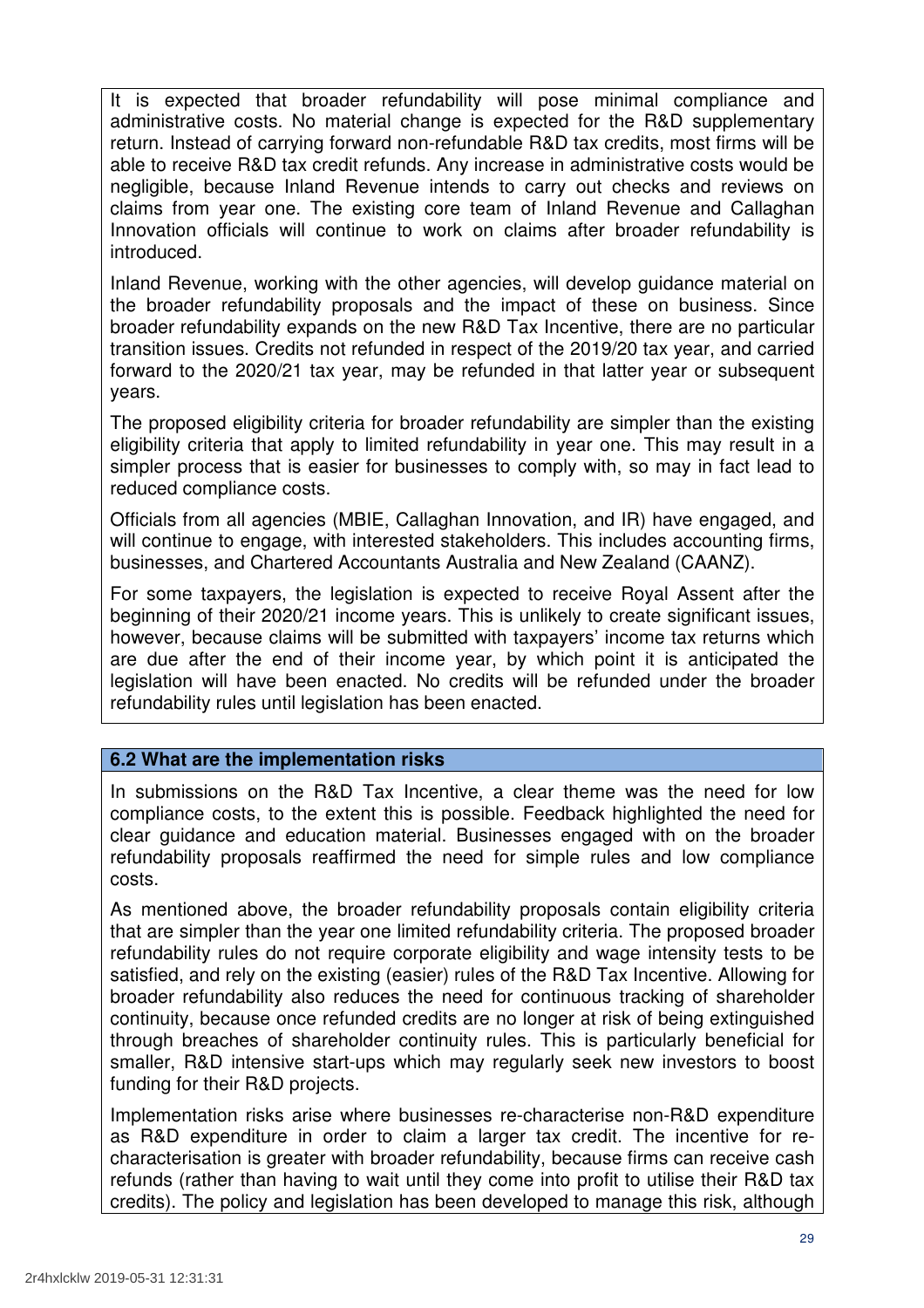it cannot be eliminated. The proposed 'payroll' taxes cap on refunds will be backed up by existing administrative processes, such as in-year approval and IR audits.

 There needs to be strong uptake of the R&D Tax Incentive by businesses for the incentive to be successful. As indicated by the submissions received on the Bill, broader refundability is an important part of ensuring businesses transition to the scheme. Inland Revenue, Callaghan Innovation and MBIE officials have engaged with stakeholders on the broader refundability proposals. Guidance will also be developed by Inland Revenue, which will sit alongside the tax legislation, to provide claimants with more information about the broader refundability proposals.

# **Section 7: Monitoring, evaluation and review**

# **7.1 How will the impact of the new arrangements be monitored?**

 The impact of the broader refundability proposals will be monitored as part of the system-level monitoring of the R&D Tax Incentive. The R&D Tax Incentive will be monitored as part of the Research, Science and Innovation portfolio (for example, through publication of the annual System Performance Report).

 As part of the R&D Tax Incentive, the Government is required to commission an evaluation of the incentive every five years from the commencement of the scheme. This evaluation would include an evaluation of broader refundability.

 In addition to the 5-year evaluation of the incentive, the business R&D surveys run by Statistics New Zealand can also be used to evaluate the R&D Tax Incentive scheme (which would include broader refundability). This will provide additional information to measure the impact of the R&D Tax Incentive and the broader refundability proposals.

# **7.2 When and how will the new arrangements be reviewed?**

 In addition to the legislated 5-year evaluation of the R&D Tax Incentive, MBIE and IR will monitor the policy in the shorter term. This is so that any issues associated with broader refundability that could compromise the integrity of the Incentive can be quickly identified and remedied.

 The R&D Advisory Group (RDAG) is a consultative committee comprising representatives from accounting firms and other businesses that functions as a forum for identifying and resolving problems with the R&D Tax incentive. RDAG had its first meeting in January 2019. Officials also have regular meetings and discussions with a broader range of stakeholders, at which policy and implementation issues are discussed. It is expected that RDAG and these regular stakeholder discussions will enable officials to conduct on-going monitoring and review of the impact of broader refundability.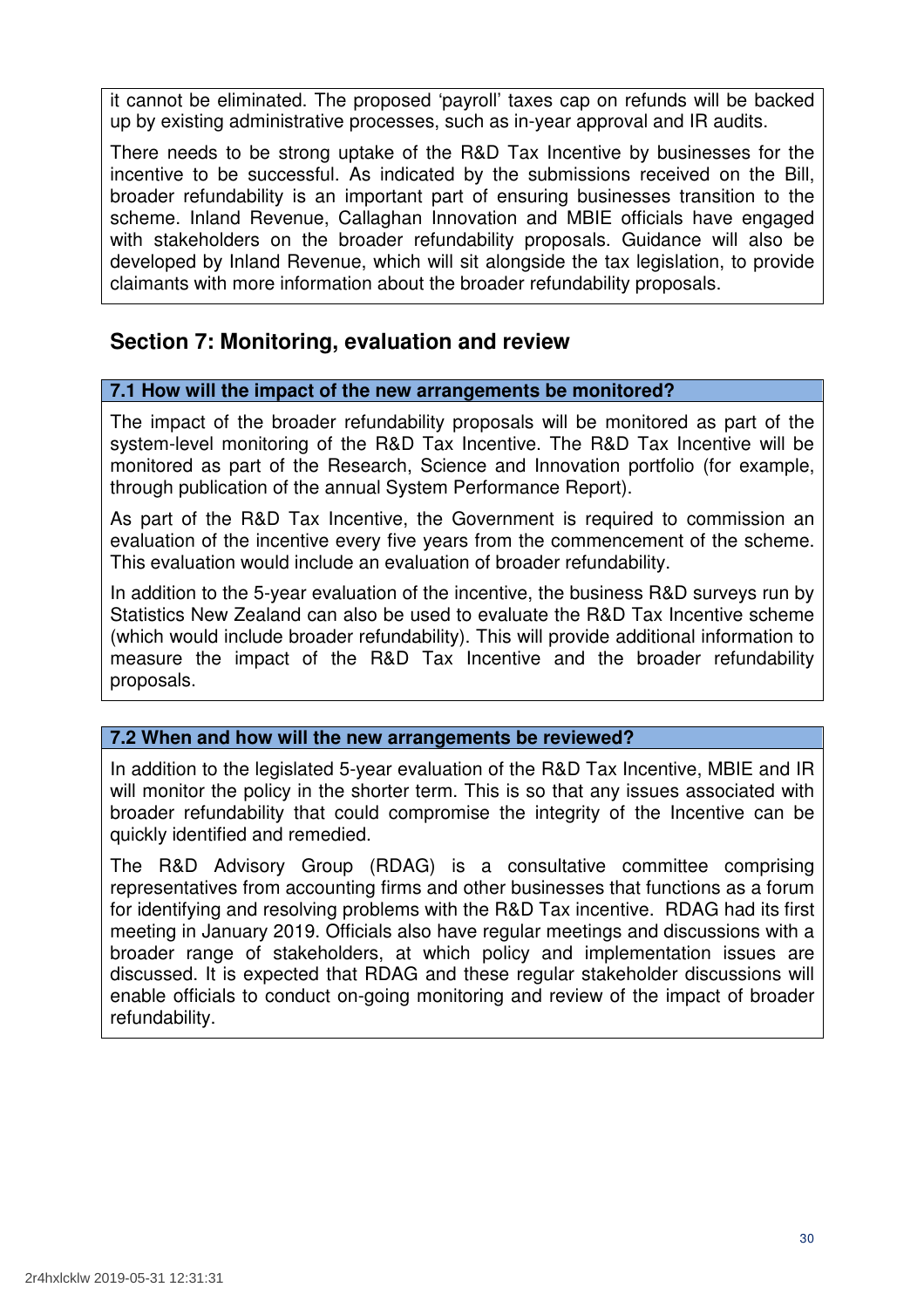# **Bibliography**

 Appelt, S., M. Bajgar, C. Criscuolo, & F. Galindo-Rueda (2016). R&D Tax Incentives: Evidence on design, incidence and impacts. OECD Science, Technology and Industry Policy Papers, No 32.

 Di Maio, M., & N. Blakeley (2004). "Business Research and Development and Industry Structure". New Zealand Treasury.

 Mazoyer, P. (1999). "Analysis of R&D structure and intensities". Wellington, New Zealand: Ministry of Research, Science & Technology.

 OECD. (2017). OECD Economic Surveys: New Zealand 2017. Paris: OECD Publishing.

Statistics New Zealand (2017). Research and Development Survey: 2016. [https://www.stats.govt.nz/information-releases/research-and-development-survey-](https://www.stats.govt.nz/information-releases/research-and-development-survey)2016

Statistics New Zealand (2018). Business Operations Survey: 2017. <https://www.stats.govt.nz/information-releases/business-operations-survey-2017>

Wakeman, S. & P. Conway (2017). Innovation and the performance of New Zealand firms. Wellington: New Zealand Productivity Commission Working Paper.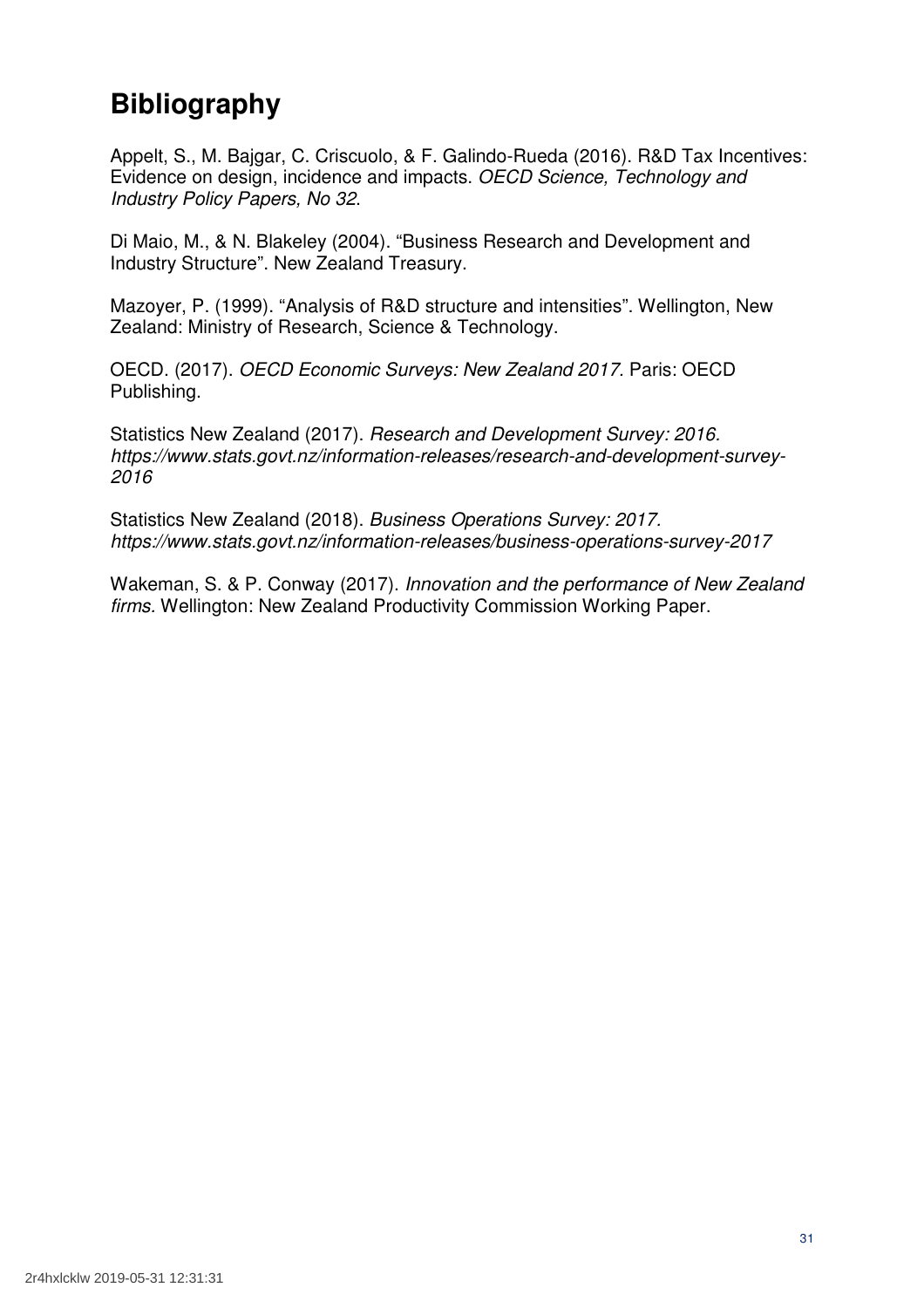# **Appendix 1**

 The following table sets out key features of how refundability is applied in key OECD countries.

| <b>Country</b>                                                                                                     | <b>Refundability policy</b>                                                                                                                                                                                       | <b>Other relevant factors</b>                                                                                                                                                        |  |
|--------------------------------------------------------------------------------------------------------------------|-------------------------------------------------------------------------------------------------------------------------------------------------------------------------------------------------------------------|--------------------------------------------------------------------------------------------------------------------------------------------------------------------------------------|--|
| Australia                                                                                                          | Limits refundability to:<br>firms with turnover less than<br>A\$20m &<br>subject to a A\$4m annual cap.                                                                                                           | The<br>but<br>is<br>proposed<br>cap<br>legislation not yet passed. It is<br>designed to reduce the costs of<br>the scheme. The cap equates<br>to A\$10m eligible expenditure.        |  |
| $UK-SMEs$                                                                                                          | Firms in loss can cash out their tax<br>credit at a discount to their value.<br>The UK government is currently<br>consulting on introducing a cap<br>relating to PAYE payments.                                   | The SME scheme is<br>more<br>generous than the large firm<br>scheme. SMEs must have:<br>fewer than 500 employees<br>$\bullet$<br>and<br>turnover less than EUR<br>$\bullet$<br>100m. |  |
| $UK - large$<br>firms                                                                                              | For non-SMEs, the tax credit is<br>paid before tax, so loss making<br>firms benefit equally with profitable<br>firms, subject to not exceeding the<br>amount of PAYE and National<br>Insurance Contribution paid. |                                                                                                                                                                                      |  |
| Norway                                                                                                             | Full refundability for tax paying<br>entities.                                                                                                                                                                    | The tax credit operates with a<br>very low cap. The maximum<br>credit is (approx.) NZ\$2m, and<br>in most cases is NZ\$1m.<br>The tax credit is not available to<br>non-taxpayers.   |  |
| Ireland                                                                                                            | refundability, but paid<br>Full<br><i>in</i><br>instalments over 3 years, and<br>subject to limits relating to amounts<br>of corporate income tax paid or<br>amounts of payroll tax paid.                         |                                                                                                                                                                                      |  |
| Netherlands                                                                                                        | Full refundability but limited to a<br>firm's payroll tax liability.                                                                                                                                              |                                                                                                                                                                                      |  |
| Canada                                                                                                             | The credit is fully refundable for<br>Canadian<br>Controlled<br>Private<br>Corporations up to an expenditure<br>limit of CAD 3 million.<br>Higher<br>40%<br>expenditure<br>only<br>is<br>refundable.              | The tax credit rate is 35% up to<br>eligible expenditure of CAD 3<br>million, and 15% for higher<br>amounts.                                                                         |  |
| <sup>14</sup> Firms in loss can cash out 14.5% of surrenderable losses (these are the lesser of their trading loss |                                                                                                                                                                                                                   |                                                                                                                                                                                      |  |

 and 230% of the R&D spend).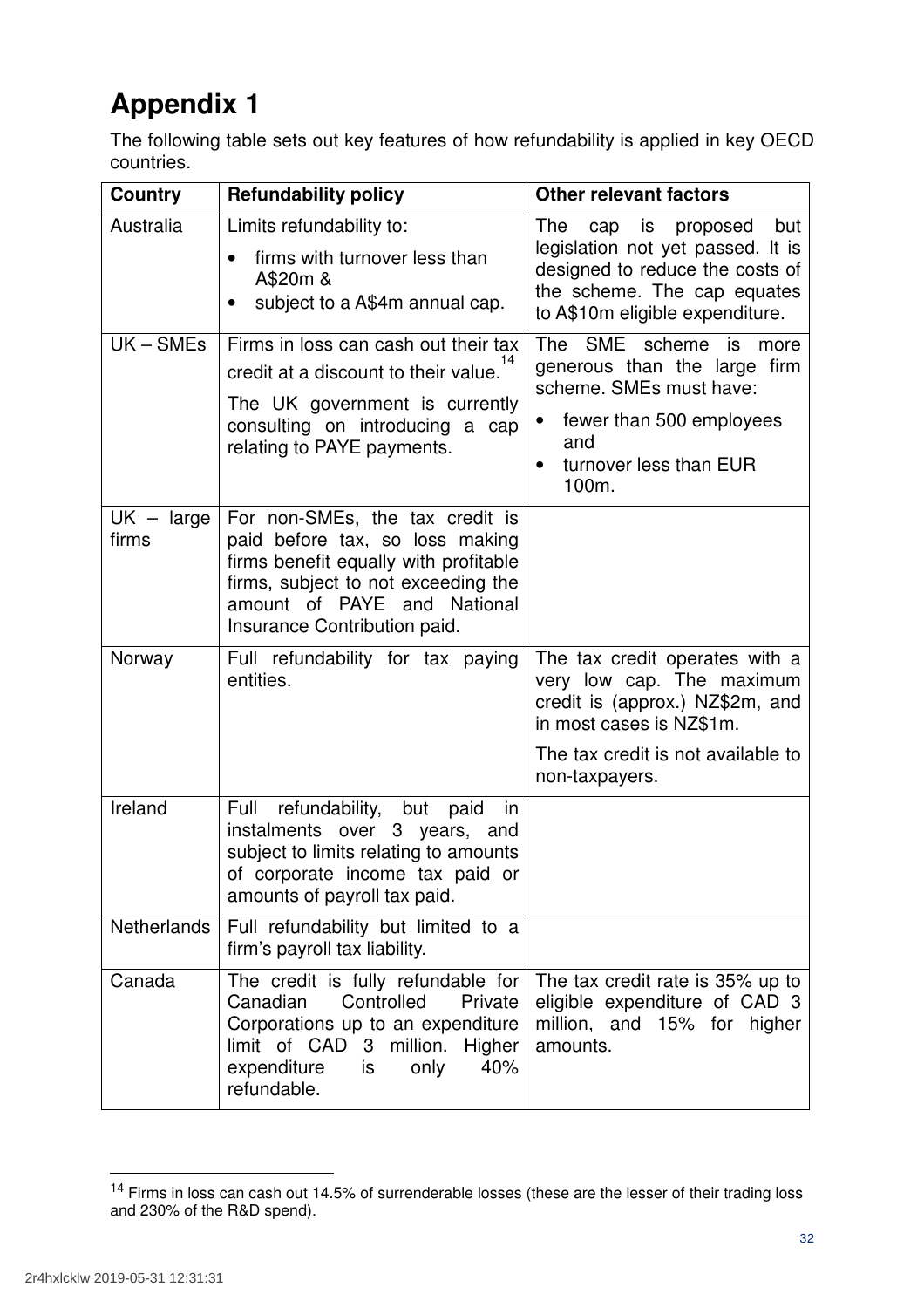The table above demonstrates different mechanisms can be used for constraining refundability. Here are some brief comments on each of them:

 Eligibility for refundability based on firm characteristic (generally a measure of size such as turnover)

- $\bullet$  can target refundability to firms that, potentially, benefit most from it  $-$  ie, smaller or early stage firms
- • creates boundaries which might disincentivise desired behaviours eg, a firm may choose not to grow to keep turnover below the threshold
- relatively simple to understand but measurement would introduce complexity

# Refundability applies up to a cap; credits above cap carried forward

- refundability addresses cash flow needs
- • less of a boundary issue so less likely to impact on firm behaviours (though incentive to increase R&D spend may diminish above cap)
- relatively easy to understand and apply

# Limit refundability based on other taxes paid

- • if based on PAYE paid, more like a backstop rather than a fiscal cap as for most businesses the amount of PAYE across the whole firm will exceed 15% of the cost of R&D
- • useful as a possible fraud deterrent as it should ensure a firm has a tangible economic presence, and may also prevent exploitation of a loophole if that involved claiming credits for high non-wage costs
- • operates as some form of integrity and fiscal constraint measure, in that a firm cannot "take out" more than it is "putting in" to the tax system.
- • some firms may not pay PAYE eg, staff are not employees and are either shareholders who are paid a shareholder salary, contractors or provide sweat equity. This suggests either using a wider definition of taxes paid<sup>15</sup> or making a provision for firms to apply for an exemption
- • administratively easy to understand and apply (subject to exceptions for firms without employees)

# Refund credits at a discount

- supports loss making firms while providing an incentive to become profitable
- provides firms with a choice whether to refund the credit or carry it forward
- perhaps less easy to understand but relatively easy to apply

# Spread refundability over several years

- more complex to track a firm's position
- • for a firm in a long-term loss making position, will produce similar results to full year refundability after a few years
- creates a tail of Government liability

# Target refundability based on R&D intensity

 This mechanism is not used by any other country for targeting refundability (though in Australia R&D intensity influences the credit rate for large enterprises) but is worth considering as it is the basis of the year one scheme.

can target refundability to those most deserving of it

<sup>&</sup>lt;sup>15</sup> One possibility would be to include adding withholding taxes paid.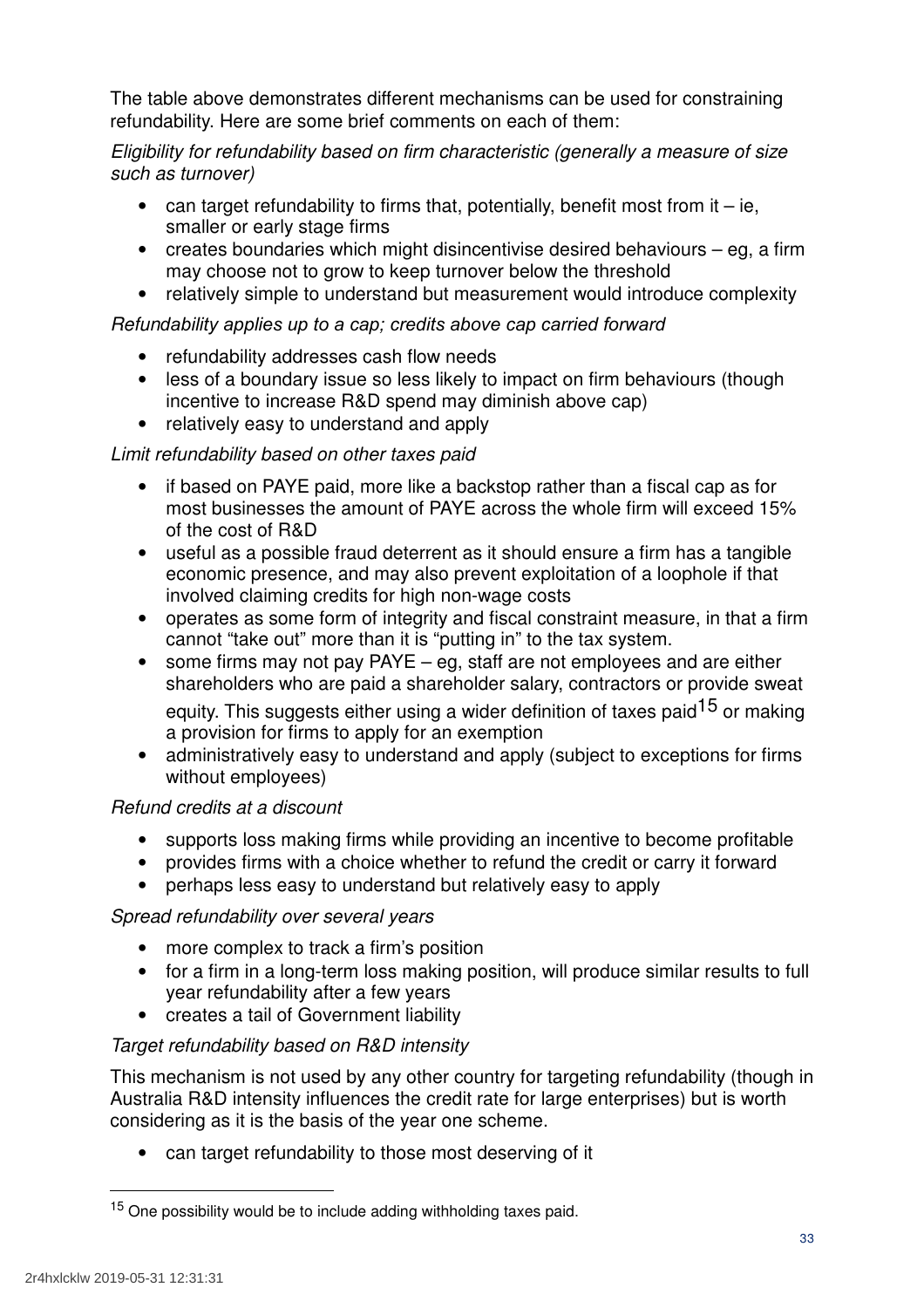- creates a boundary that might give rise to perverse behaviours
- • different measures of R&D intensity may favour different types of R&D performing firms
- • though relatively easy to understand, adds complexity to compliance and administration.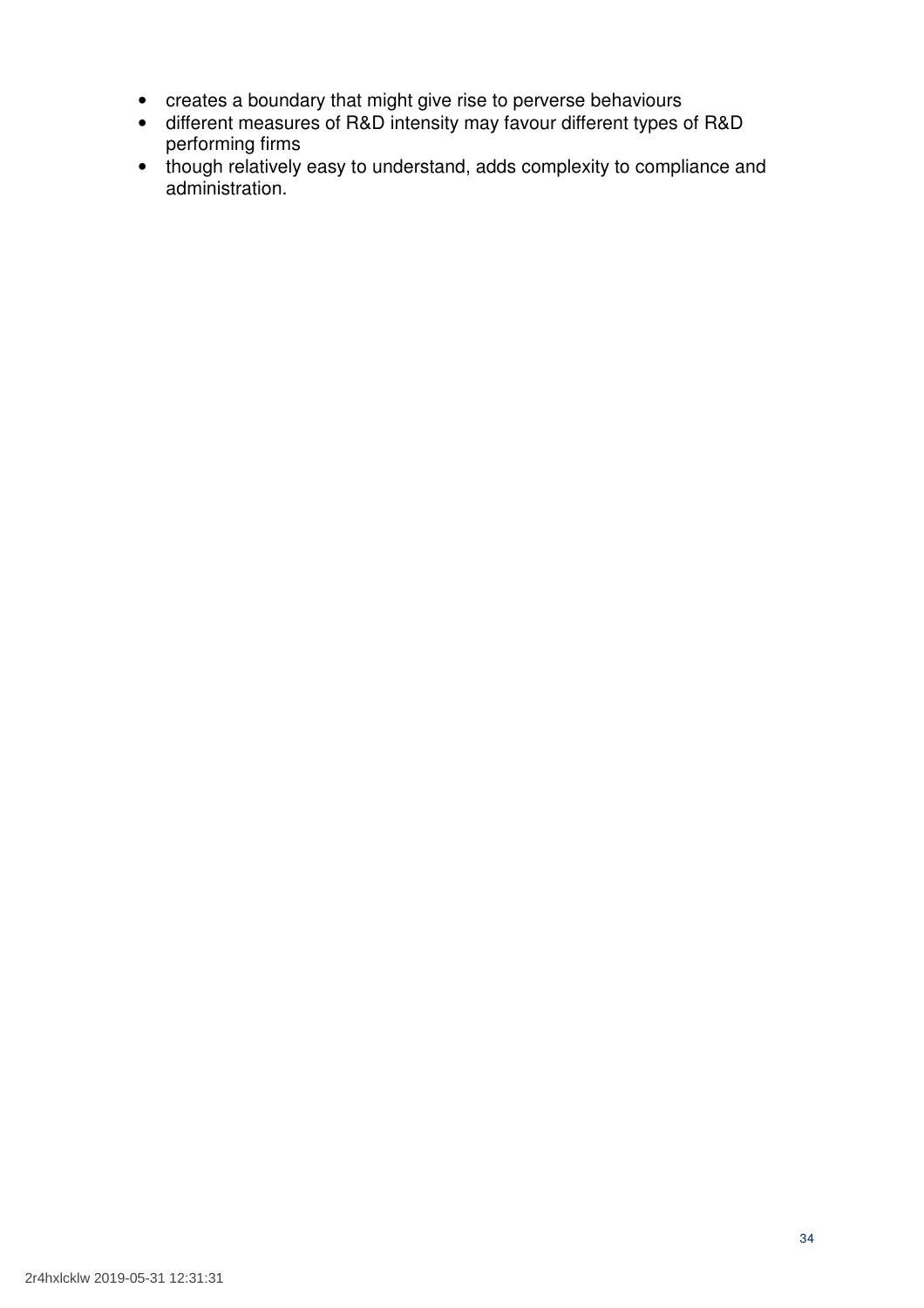# **Appendix 2**

 The examples below provide a practical illustration of how without refundability, firms do not receive a cash benefit from a tax credit if they are in loss or have insufficient income tax liability.

 This table provides a simple example of how a profitable firm uses a tax credit to reduce the amount of tax it has to pay in a year:

| Profitable firm (refundability makes no difference) |     |  |  |
|-----------------------------------------------------|-----|--|--|
| <b>Income</b>                                       | 400 |  |  |
| Expenses (includes 100 of eligible R&D)             | 300 |  |  |
| Net profit/(loss)                                   | 100 |  |  |
| Income tax liability (28% x Net profit)             | 28  |  |  |
| R&D tax credit (15% x eligible R&D)                 | 15  |  |  |
| Net tax to pay                                      | 13  |  |  |

 This table shows how a loss-making firm does not receive an immediate benefit from a tax credit without refundability:

| Loss making firm (without refundability)                |       |  |  |
|---------------------------------------------------------|-------|--|--|
| <b>Income</b>                                           | 300   |  |  |
| Expenses (includes 100 of eligible R&D)                 | 400   |  |  |
| Net profit/(loss)                                       | (100) |  |  |
| Income tax liability (28% x Net profit)                 | 0     |  |  |
| R&D tax credit (15% x eligible R&D)                     | 15    |  |  |
| Unused R&D tax credits to carry forward to future years | 15    |  |  |

 This table provides a simple example of a profitable firm that has insufficient income tax liability to receive the full benefit of a tax credit without refundability:

| Profitable firm with insufficient income tax liability (without refundability) |     |  |  |
|--------------------------------------------------------------------------------|-----|--|--|
| <b>Income</b>                                                                  | 310 |  |  |
| Expenses (includes 100 of eligible R&D)                                        | 300 |  |  |
| Net profit/(loss)                                                              | 10  |  |  |